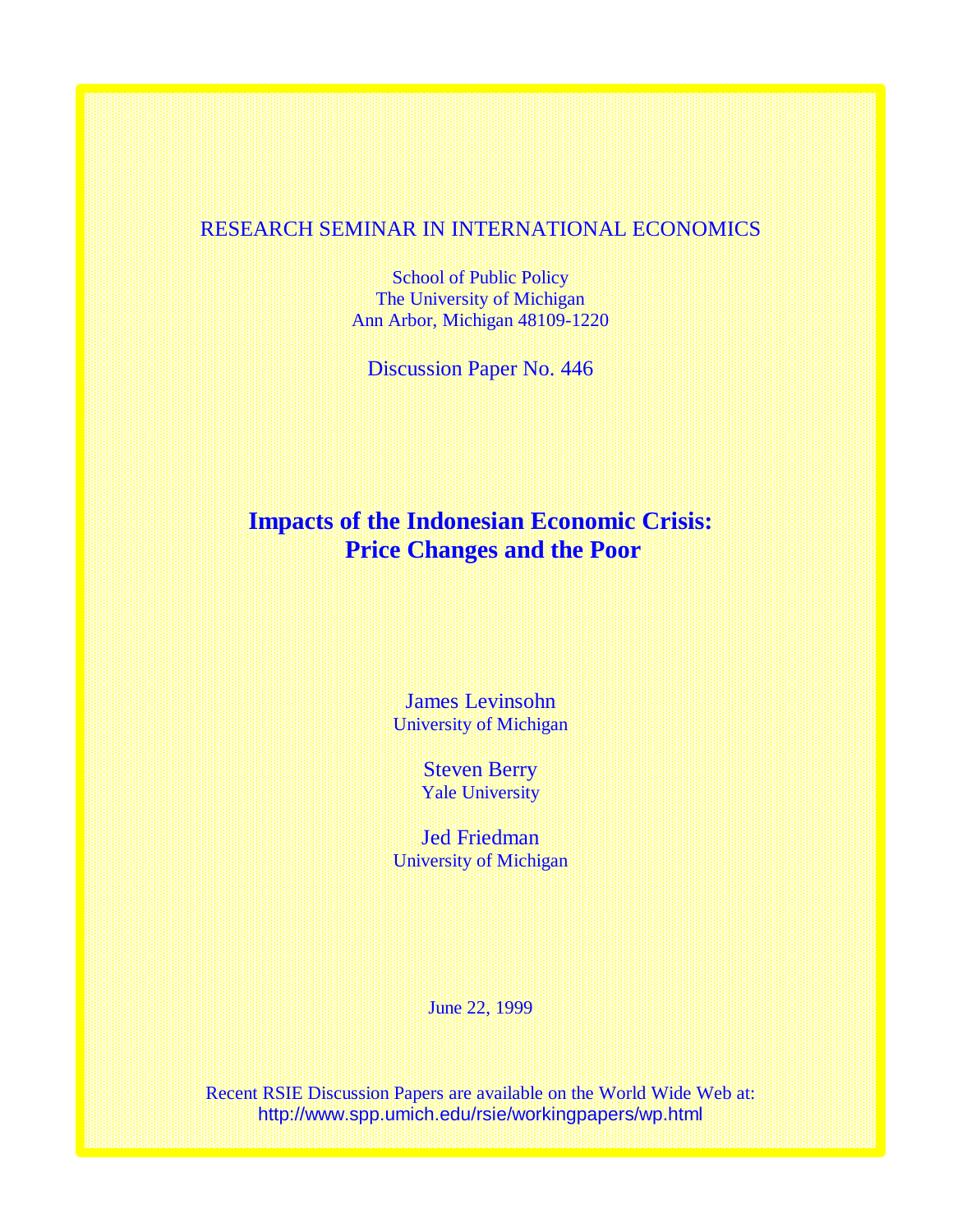## Impacts of the Indonesian Economic Crisis:Price Changes and the Poor

by

James Levinsohn *University of Michigan National Bureau of Economic Research* Steven Berry *Yale University National Bureau of Economic Research* Jed Friedman *University of Michigan*

Current version: June 22, 1999

**Address.** Berry: Department of Economics, 37 Hillhouse Ave., Yale University, New Haven, CT 06520. steveb@econ.yale.edu; Friedman: Department of Economics, University of Michigan, Ann Arbor, MI 48109. jedf@umich.edu; Levinsohn: Department of Economics and School of Public Policy, University of Michigan, Ann Arbor, MI 48109. jamesL@umich.edu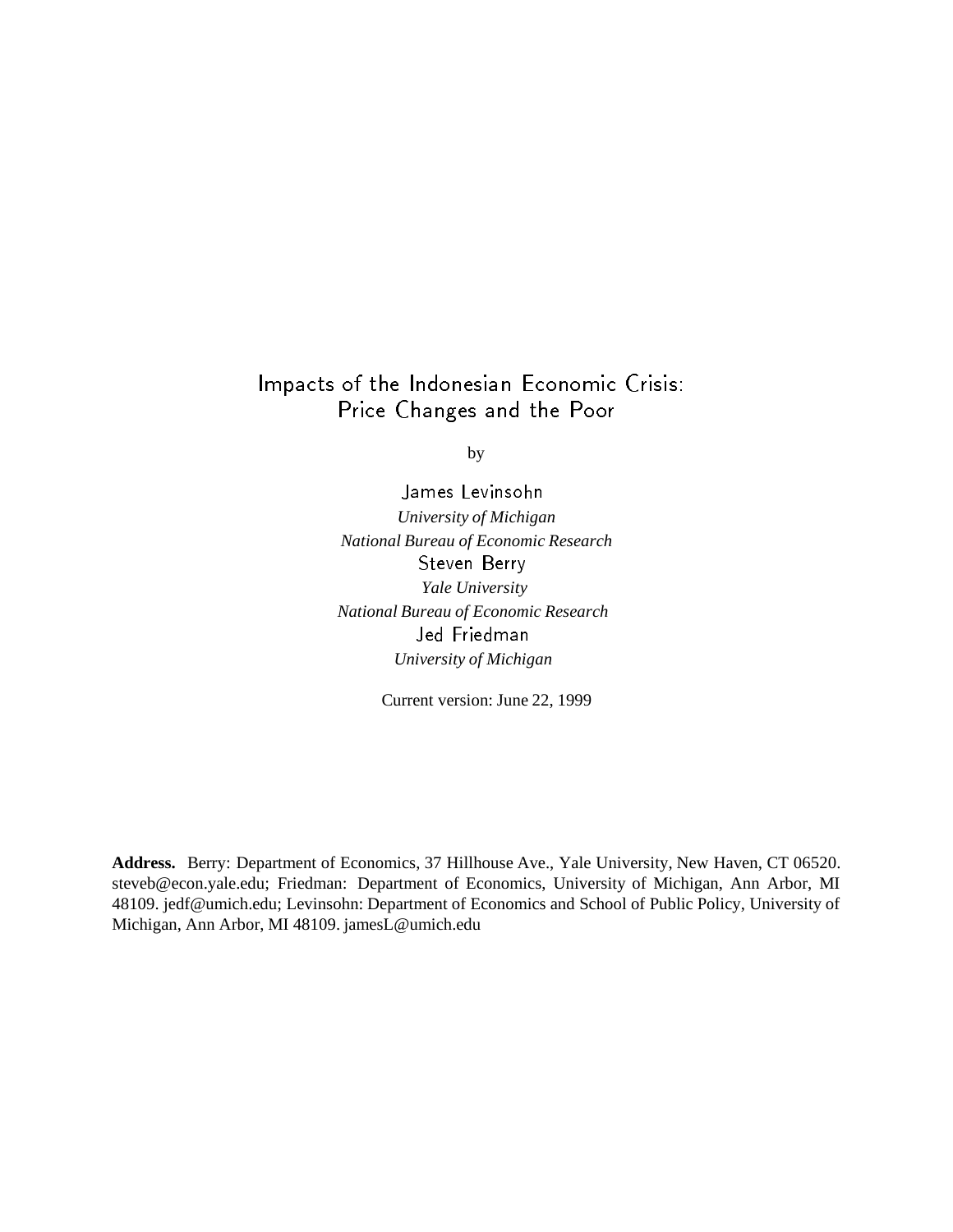#### **Impacts of the Indonesian Economic Crisis: Price Changes and the Poor**

James Levinsohn *University of Michigan National Bureau of Economic Research* Steven Berry *Yale University National Bureau of Economic Research* Jed Friedman *University of Michigan*

#### **1. Introduction**

In July 1997, following the decline of the Thai Bhat, the Indonesian Rupiah fell dramatically (or so it seemed at the time.) Since that initial decline of the Rupiah, the Indonesian economy has undergone tremendous change. The Rupiah has been subject to large swings, prices of some goods have risen substantially, and billions of dollars have been loaned by international lending organizations. These are not subtle changes. In this paper, we make a first-pass attempt at providing early estimates of the impact of the Indonesian economic crisis on Indonesia's poor.

While some might argue that the very poor are so impoverished that they are essentially insulated from swings in the international economy, it is more frequently argued that the very poor are among the most vulnerable to such swings. This is especially probable for the urban poor. Furthermore, in countries with little or no social insurance, any impacts of price changes on the very poor are unlikely to be muted by government policies in the way that they might be in richer countries.

These issues matter. From a broad humanitarian view, the magnitude of the price changes and the size of the impacted population argue that there is value to simply understanding what has happened. From a more narrow political view, the political economy of price changes may well depend in crucial ways on who bears the brunt of price increases. From the viewpoint of organizations such as the IMF which offer policy advice and (sometimes) loan conditionality, understanding how that advice might impact the poor is important. Finally, from a ridiculously narrow academic perspective, there is not an abundance of research on possible links between the international economy and the very poor.

We are grateful to Anderson Ichwan and Edwin Pranadjaja for invaluable assistance in translating from Indonesian to English. We are grateful to Alan Winters for helpful suggestions and encouragement. The paper has benefitted from suggestions from Mark Gersovitz and Gene Grossman. Thanks to the World Bank and the Swedish Ministry for Foreign Affairs for research support. The views expressed in this paper are those of the authors and do not necessarily represent those of the World Bank.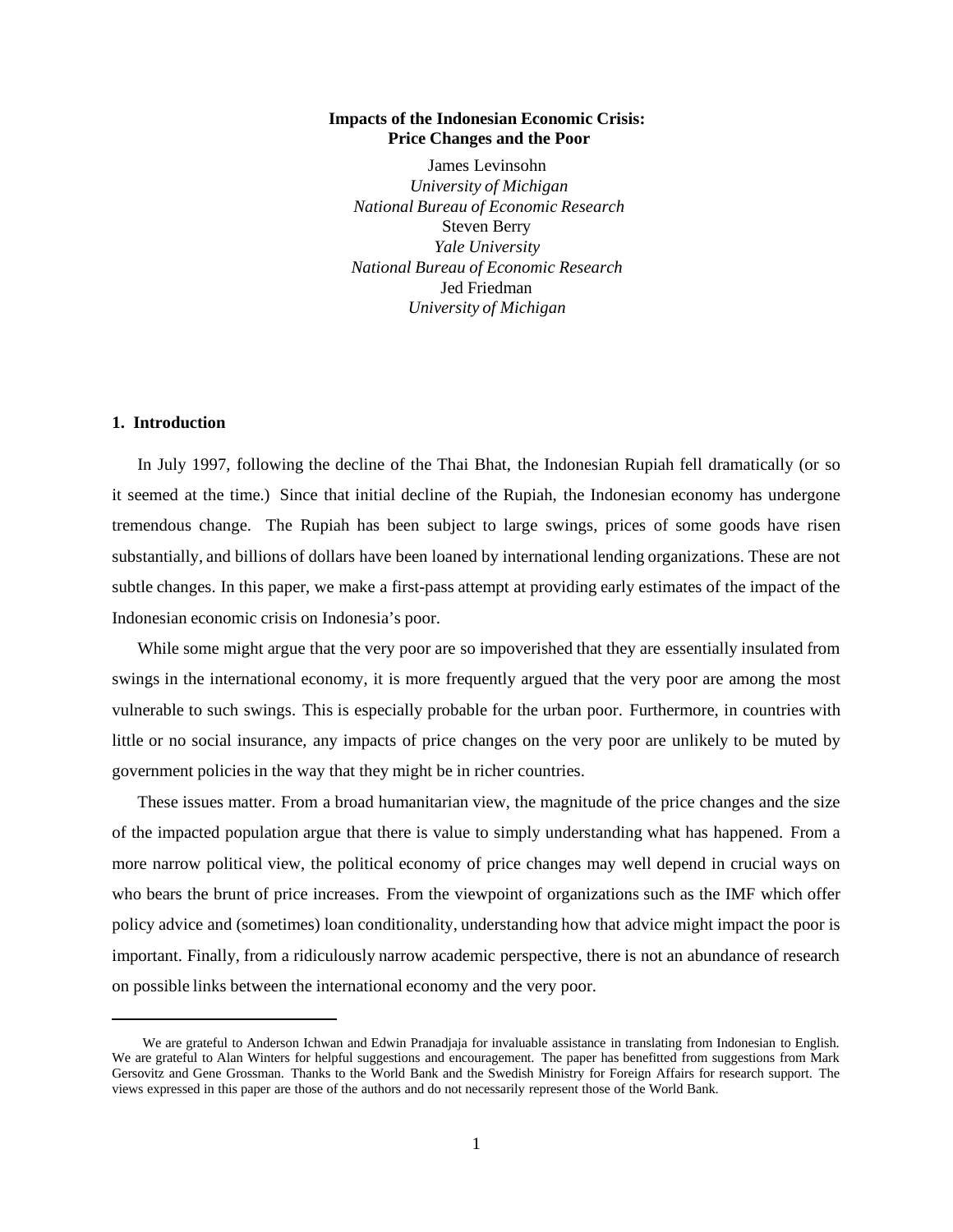#### **2. Some Background**

We begin by setting the stage. The changes the Indonesian economy has undergone are dramatic. The purpose of this section is to very briefly review some of those changes. As background, Table 1 provides some information on recent changes in prices and exchange rates. From December 1996 until July 1997, the Rupiah traded in a narrow range of around 2400 to the U.S. dollar. The consumer price index (CPI) provided by the Bank of Indonesia shows stable prices for each of four aggregates-- food, housing, clothing, and health. In July 1997, the Thai Bhat nose-dived and the Rupiah followed suit. In Table 1, this appears in the August 1997 entry where the Rupiah is reported at 3035 to the dollar. Although this was a sudden depreciation on the order of 20 percent, prices rose only with a lag. Throughout the remainder of 1997, the Rupiah continued to depreciate against the dollar and (except in November) against the Yen. The food CPI rose from 105 to 120-- a noticeable increase but not an overwhelming one. The CPI for housing, clothing, and health care rose yet more modestly. On the economic policy front, the IMF approved a \$10 billion loan while the World Bank pledged \$4.5 billion for a three year program.

It was not until 1998 that matters became considerably more problematic. On January 8, sometimes referred to as ''Black Thursday,'' the Rupiah began a free fall and news accounts reported panic-like food purchasing. The exchange rate fell at one point in January to above 16,000 Rupiah per dollar and the CPI for food jumped almost as much in January as it had the previous six months combined. The CPI for clothing jumped even more. As international pressure to drop a proposed currency board increased, and aid was deferred, uncertainty mounted. For the first four months of 1998, prices continued to rise as documented in the last four columns of Table 1. In May 1998, riots spread and over a thousand people were reported killed. The World Bank postponed two loans totaling over a billion dollars, and the Bank and Fund as well as many embassies evacuated non-essential staff. On May 21, President Suharto resigned. The Rupiah traded at around 11,000 immediately after the resignation. The Bank of Indonesia reported the largest monthly Rupiah to dollar rate in June 1998-- 14,900. Thereafter the Rupiah began a gradual appreciation (albeit from an astoundingly low level.) The CPI reported rising prices through September 1998. The CPI for food reached 261 (relative to a level of about 100 in January 1997) while the CPIs for housing, clothing, and health hit 156, 225, and 204 respectively. (Throughout this period the CPI for housing was relatively more stable-- perhaps reflecting the somewhat non-traded nature of housing.) Although peaceful protests turned violent in Jakarta in mid-November 1998, order was quickly restored.

It would of course be a tremendous oversimplification to attribute these changes to the international economy-- or to any other single cause. Price levels and exchange rates are endogenously determined. Our goal is to analyze the impact of the changes surveyed in Table 1, but we do not attempt to analyze the root cause(s) of the macroeconomic changes. We realize, for example, that it is (barely) conceivable that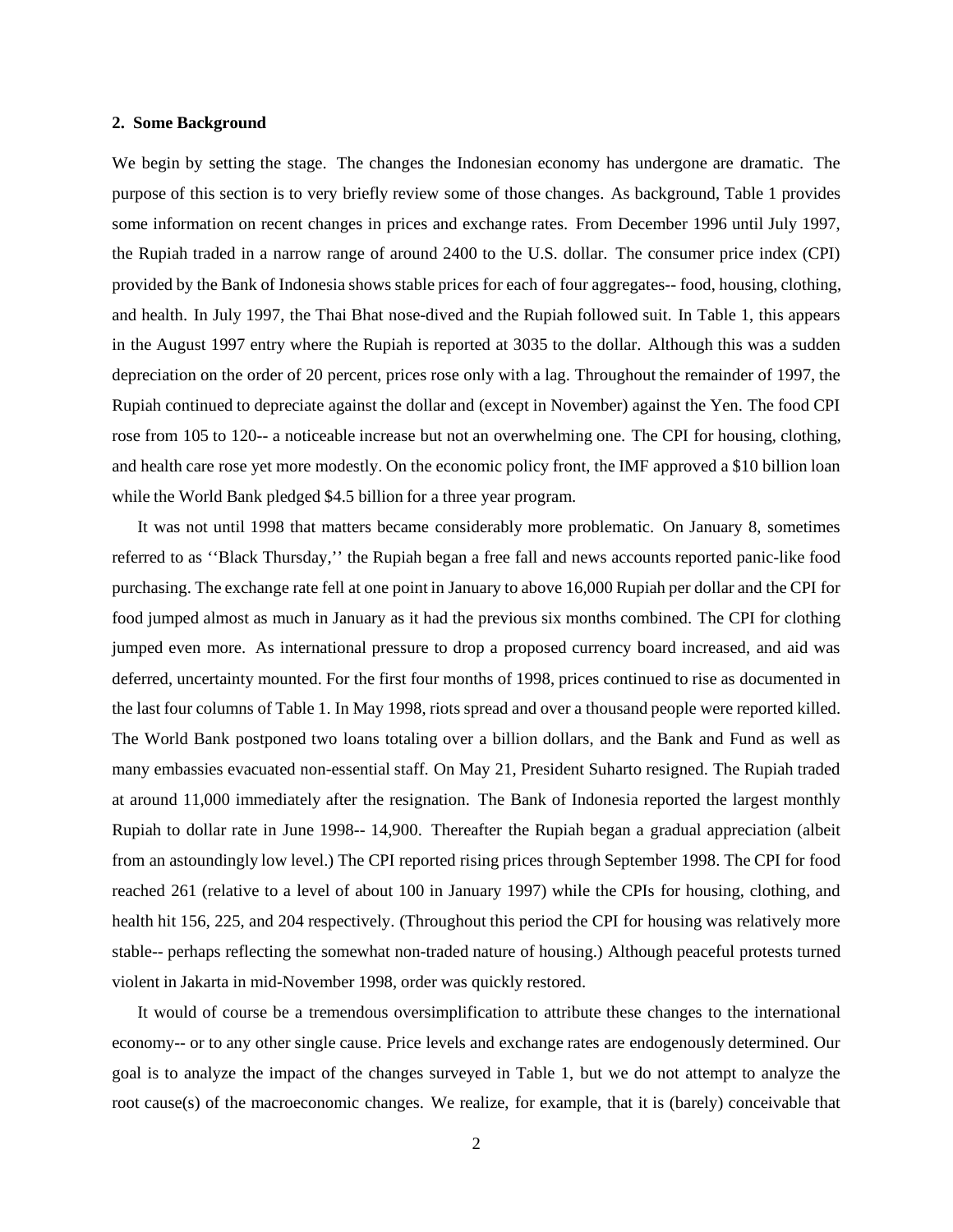purely domestic inflation suddenly ran rampant leading to the Rupiah's depreciation, and in this (unlikely) scenario, the price changes in Table 1 would have little to do with the international economy. Given most accounts of the East Asian crisis and the contagious behavior of other East Asian exchange rates and price levels, it seems plausible that there was indeed an international element to the changes surveyed in Table 1.

Our goals include a more disaggregated analysis of the impacts of the price changes. The aggregated nature of the figures in Table 1 hide potentially important heterogeneity. The first type of heterogeneity concerns heterogeneity within commodity groups. For example, ''Food'' contains hundreds of items and it is possible that the price behavior of those items consumed by the non-poor is quite different than the price behavior of food items consumed principally by the poor. The second type of heterogeneity is geographical. Indonesia is a geographically dispersed country where simple arbitrage may be costly due to transport costs. This suggests that there may be significant price variation within a narrowly defined product class across geographic areas. What happens to prices in especially poor areas may be quite different from what happens to prices in the wealthier areas. The third type of heterogeneity is across consumers. Our focus is *not* on the representative consumer, but rather we care about the consumption patterns of the very poor. Examining aggregate consumption patterns may be quite misleading in this context.

#### **3. Data Concerns and Constraints**

There are many ways one could estimate how the large changes in prices in Indonesia over the last one and a half years have impacted the poor. In the end, the methods used will depend quite crucially on the available data. With this in mind, we briefly outline the data that are, and are not, available. We begin with the unattainable ideal. In the best case, one would have detailed consumption data that spanned the period before and after the financial crises of 1997-98 for thousands (or tens of thousands) of households. The time series variation would allow the researcher to examine how consumption patterns changed when faced with the large price changes. The large household survey would give the researcher enough households so that a focus on the very poor would still allow a sufficient number of observations. It would also be important to have detailed price data on a disaggregated set of commodities. This data would need to cover the most recent two years. Even this data, ideal and unattainable as it is, would pose significant econometric issues due to the nature of the questions posed. This is because what we want to know is how households in a particular part of the income distribution behaved in response to price changes and even the most sophisticated demand systems typically estimate a utility-consistent demand structure for a *representative* consumer. While, with infinite data, one could estimate a demand structure for just a particular decile of the income or wealth distribution, this would be massively inefficient. (A topic of future research is the estimation of a utility consistent demand system that explicitly accommodates the heterogeneity inherent in studying how the poor respond to price changes.)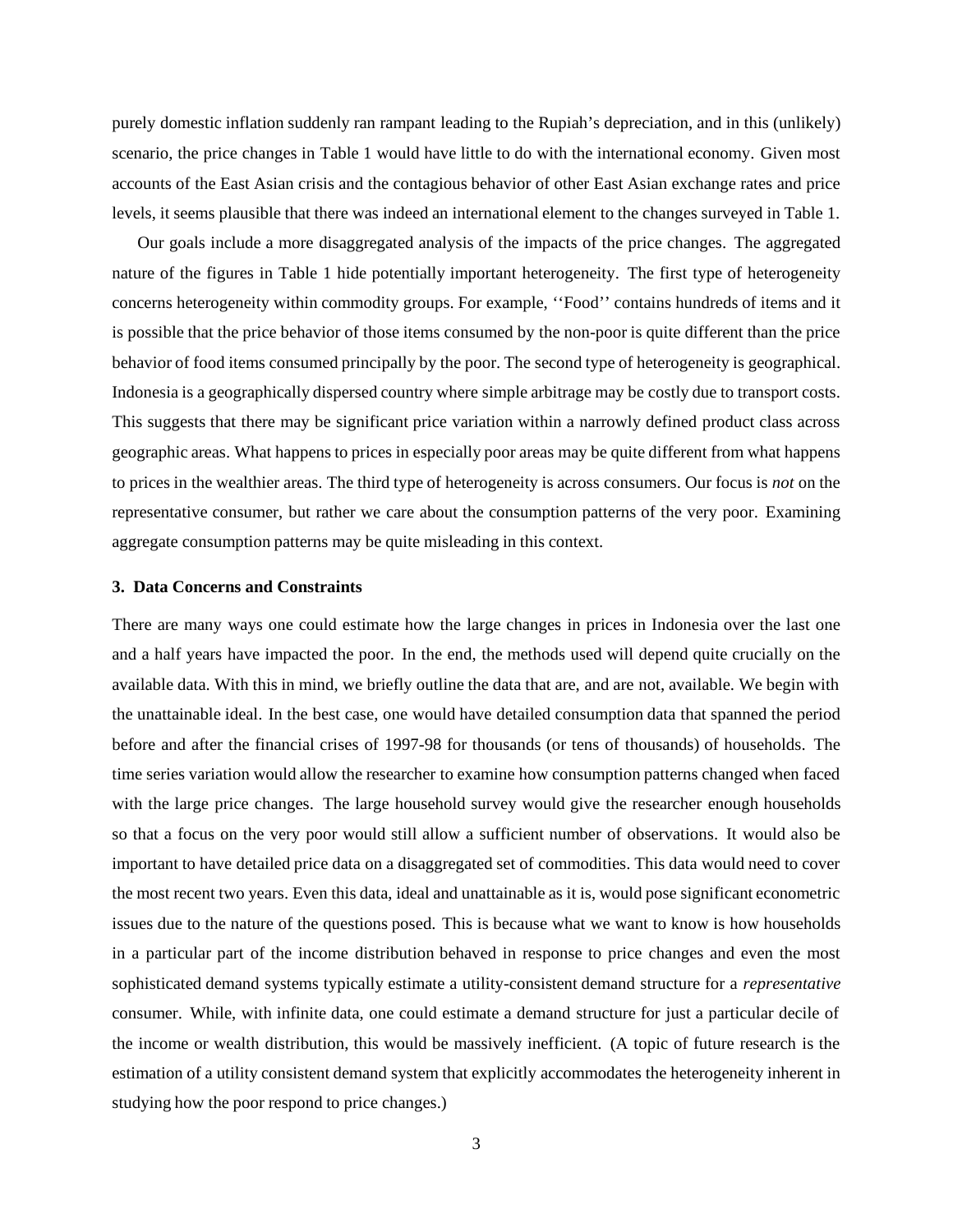In fact, the data described above simply do not exist.<sup>1</sup> The good news, though, is that reality is less far-removed from this ideal than is usually the case. Indonesian data sources are in fact quite good. Indonesia conducts an extensive household consumption survey (SUSENAS) covering on the order of 50,000 households. Most recently, these surveys have been conducted in 1981, 1984, 1987, 1990, and 1993.<sup>2</sup> While the surveys are large, they are not panels. That is, there is no systematic effort to track the same households over time. These surveys cover a wide geographic range of the country and contain very detailed consumption data.<sup>3</sup> The data do not contain prices, though. Rather, the data contain unit values which are defined as expenditure divided by quantity. These unit values may differ across households that in fact face identical prices due to differences in the quality of the households' consumption. (i.e. While all households in a village may face the same prices for high quality and low quality rice, the unit values recorded for a household that bought mostly high quality rice will be higher than the unit values recorded for the household that bought mostly low quality rice.) This type of data can be (and in fact has been) used to estimate demand elasticities exploiting the spatial variation in the data using methods developed by Deaton (1988).

We base our analysis on consumption data from the 1993 SUSENAS-- the most recent wave available to us. The 1993 SUSENAS surveyed 65,600 households throughout the entire country. We have reduced our sample to the 58,100 households that have sufficient consumption and household information for the the analysis which follows. To the extent that consumption patterns change over time, we are concerned about the accuracy of using 1993 consumption data to measure behavior in 1997. We investigate this by examining expenditure patterns as they evolved over the course of prior waves of the SUSENAS. We found some definite trends. In particular, the proportion of expenditure on food decreases slightly but steadily across each SUSENAS. This is probably due to rising real incomes. These trends may have persisted until 1997. To the extent that our consumption baskets are calculated with 1993 and not 1997 data, our measured impacts of the crisis will diverge from the actual impacts. However one of our primary concerns is to highlight the heterogeneous effects of the crisis among households. The relative consumption baskets (among rich

<sup>&</sup>lt;sup>1</sup> A special wave of the Indonesia Family Life Survey was conducted in late 1998 to investigate the immediate effects of the crisis. This data set, a true panel of households, can compare household consumption in late 1998 to a corresponding period one year earlier. Frankenberg, et al. (1999) summarize the initial findings. The study surveys 1900 households in 7 provinces and thus does not provide the geographic coverage or sample size suitable for our purposes.

 $\sim$  A survey was also conducted in 1996, but we have not been provided with those data yet.

<sup>&</sup>lt;sup>3</sup> For 203 individual food items, the survey recorded the quantity and value consumed by the household in the last week. For 89 individual and aggregate non-food items, the survey recorded annual expenditures as well as expenditures in the month preceding the survey. For those households that consumed their own self-produced food, the survey imputed the value of that food. For those households that owned housing, SUSENAS imputed a monthly rental payment.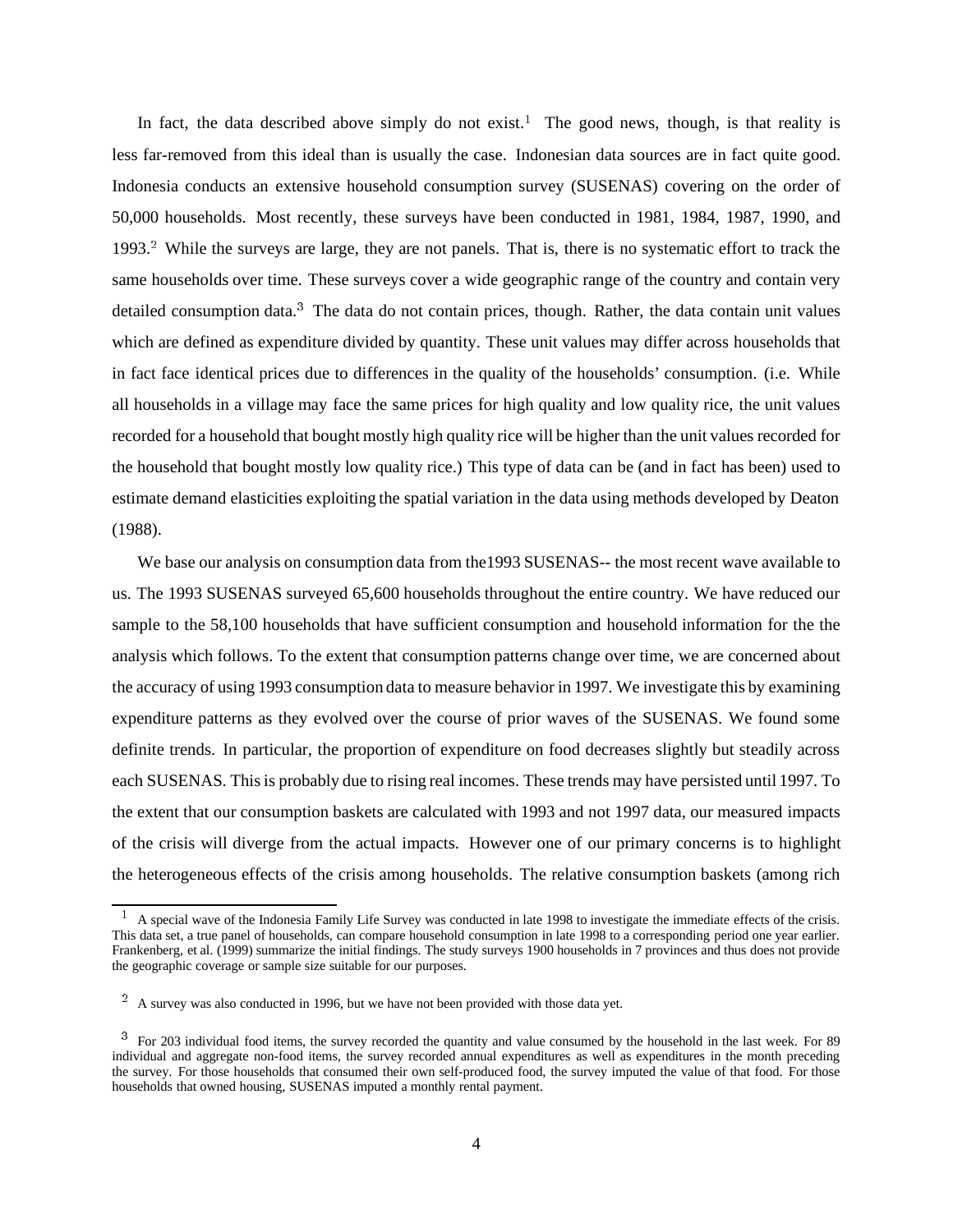and poor households, or rural and urban households) did not change as much as the absolute consumption baskets over the 1993-97 period and as such the bias along this dimensions is likely to be slight.

We also have very recent price data that has been supplied by the Badan Pusat Statistik (BPS). The price data contain monthly price observations for 44 cities throughout the country over the period January 1997 to October 1998. This time period, which begins before the advent of the crisis, spans the steep devaluation of the Rupiah and subsequent stabilization at the new higher rate. We employ a single price change measure- the percent change in prices from January 1997 to October 1998. By adopting such a long time period from before the onset of rapid inflation until after the inflation had largely abated, we hope to capture a robust measure of the price changes brought on by the crisis.

The price data supplies price information for both aggregate goods, such as food or housing, as well as individual goods such as cassava or petrol. There are approximately 700 goods with observed prices in the data. However, the types of goods observed varies by city, perhaps reflecting taste and consumption heterogeneity throughout the country. On average, a particular city has price information on about 350 goods. Jakarta has as many as 440 goods listed while some small cities only have price information for 300 goods.

Each of the 27 Indonesian provinces is represented by at least one city in the price data. In order to match households from the SUSENAS data to as local a price change as possible, we calculate province specific price changes from the city-level data. For those provinces that have only one provincial city in the price data, we take those price changes as representative of the whole province. For those provinces with more than one city in the price data, we calculate an average provincial price change using city specific 1996 population weights.

The accuracy of this extrapolation of city price data to an entire province will surely vary with the size and characteristics of the province considered. For example, Jakarta, the national capital, is also its own province, and the observed price changes may fairly accurately represent the price changes faced by residents throughout the province. On the other hand, the price changes for Irian Jaya, a vast mountainous province, are based on price changes observed in the provincial capital Jayapura. Price changes in the provincial capital may not be a completely accurate proxy for price changes in remote rural areas. Indeed, a recent study suggests that overall inflation in rural areas is approximately five percent higher than in urban areas (Frankenberg, et al., 1999).<sup>4</sup> We frequently report separate results for the urban and rural poor, and the fact that the price data were collected in the cities should be kept in mind as those results are reviewed.

<sup>&</sup>lt;sup>4</sup> The same study also presents some evidence that the BPS price data may understate inflation by as much as 15 percent. To the extent that this is true, the impact of the crisis is even greater than measured here.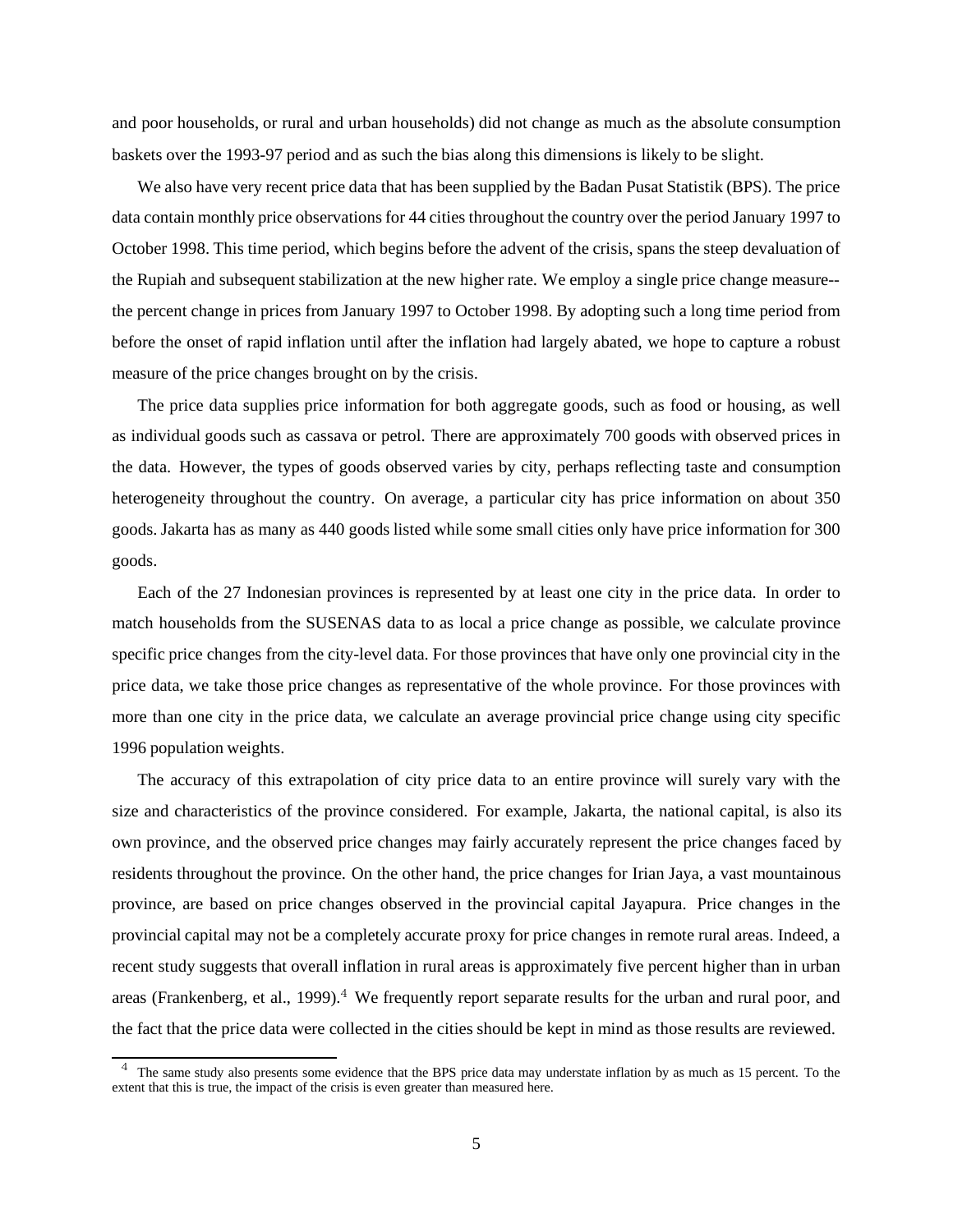For certain groups of goods the price data are more disaggregated than the consumption data reported in the SUSENAS. In order to link the new price data with the existing consumption data, we use the prices for those commodities which appear in both the price data set and in the SUSENAS. In some cases, we also aggregate commodities in the price data to match a product category in the SUSENAS data.<sup>5</sup> The match between the price data and the consumption data is good, but not perfect. We find that we have detailed price data for most, but not all, of the goods that comprise a household's total expenditure. On average, expenditures on matched goods accounts for 75 percent of a household's total expenditure. We return to this point later.

#### **4. Methodologies**

Given our data sources, the usual approach to investigating how the Indonesian poor were impacted by the recent crisis would be to do the following. First, one would estimate a demand system-- ideally one based on an underlying utility-consistent framework. The SUSENAS surveys would provide the data for such a demand system. Based on the estimated elasticities from that demand system, one would then estimate the welfare impact of the price changes that occurred recently in Indonesia. Special emphasis would be placed on how the poor were impacted by the crisis. It turns out that there are some very severe problems with this approach given the data and the policy goals. In order to better motivate what we *do* do, we first highlight the problems with the approach outlined above.

Estimating demand elasticities from the SUSENAS is not an especially satisfying endeavor. The SUSENAS is a cross-sectional survey of households. While we do have multiple waves, there is no panel, or time-series, nature to the data. As noted above, the SUSENAS contains data on expenditures and on quantities consumed, but not on prices. Expenditures divided by quantities give unit values and, as outlined in Deaton (1988), there is a misguided temptation to use these unit values as prices. As noted earlier, a naive swap between unit values and prices is wrong because unit values reflect the quality of the product as well as the market price. Deaton shows that under the appropriate separability conditions, one can exploit the spatial nature of the data to back out the true price elasticities. The idea is that within a geographic unit, say a village, the prices will be the same, although they are unobserved by the econometrician. Unit values, though, will differ across households within the village. This within variation allows the econometrician to identify the quality effect-- incomes vary and the observed unit values vary, but by assumption underlying prices are the same. The variation across villages, controlling for village fixed effects, allows one to then back out the true price elasticities, since the real price variation occurs only through the spatial dimension.

<sup>&</sup>lt;sup>5</sup> In these cases, we take simple averages of the products that comprise a single product in the SUSENAS data.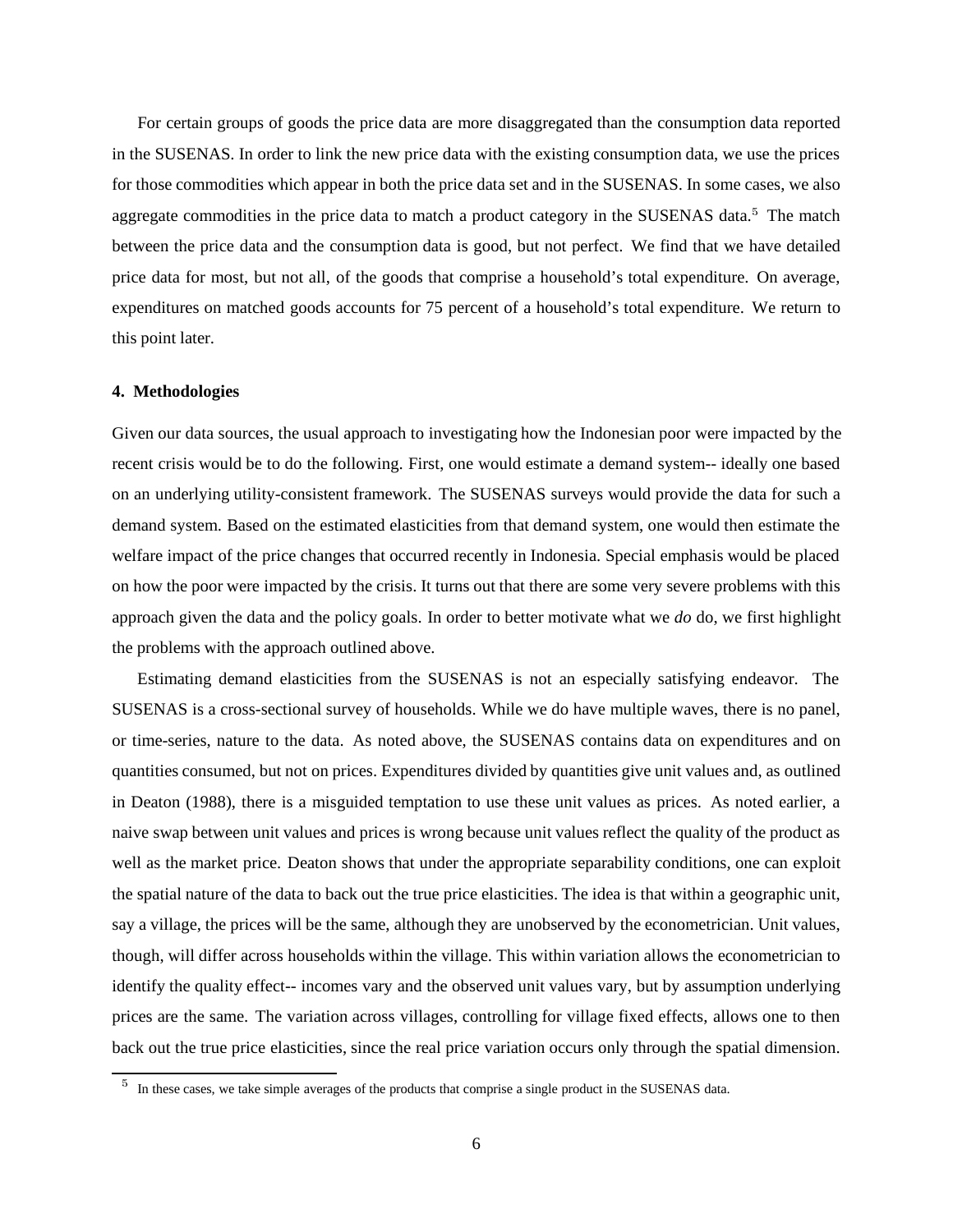All of this leads to a multi-step estimation algorithm developed by Deaton (1988). The estimator employed deals quite carefully with the errors-in-variables issues that the use of unit values raises.

So what's the problem? This methodology is probably the best available, but it has some real drawbacks. From an economic perspective, it is troubling that the resulting demand elasticities are not consistent with an underlying utility framework. If at the end of the day one wants to compute a welfare measure such as compensating or equivalent variation, one needs to work with a framework that allows the researcher to identify the primitives of the underlying utility function. From an econometric perspective, it is problematic that the methodology does not deal with the endogeneity of product quality. Consumers choose the quality as well as quantity of the products bought and this induces the usual simultaneity concerns. These issues, though, are perhaps just academic quibbles. The bigger problems arise due to the policy application at hand. Recall, we are concerned with better understanding how the price changes impacted the poor. There are at least three reasons that the methodology is ill-suited to adequately addressing this concern. First, the estimated elasticities are essentially local approximations based on consumer behavior at the observed prices. Hence the SUSENAS might give pretty good estimates of how households respond to a price change on the order of five percent. When the price changes under consideration are instead on the order to 100 to 300 percent, the answer is essentially dictated by the choice of functional forms. This is troubling for most any parametric approach to the estimation of demand elasticities. Second, the underlying framework is one of a representative consumer. Our concern, though, is with anything but the representative consumer. Rather, we are especially focused on the very poor. Fitzgerald wrote that the rich are different. So, we suspect, are the poor. A demand system that explicitly considers consumer heterogeneity is called for, but is not currently available. Finally, it is not feasible to estimate a complete demand system at a highly disaggregated product level. There are simply too many products. The obvious solution is to aggregate products, but this aggregation hides very important variation in consumption patterns and price changes. Alternatively, one can estimate own price elasticities (but not cross-price elasticities) for many disaggregated products.

We have done such an exercise with the SUSENAS data. Employing a simple OLS framework, and controlling for some observed household characteristics, we have estimated own price elasticities for individual food items. We do not attempt to correct for the quality effects discussed above. The elasticities, identified by the cross-sectional variation in unit values and quantities, yield the expected negative coefficients and are quite precisely estimated. For example we estimated the own-price elasticity for rice to be -0.43 with a standard error of .02, while the same estimate for ground coffee yields a coefficient of -.84 with a standard error of .01. Most of the point estimates for the 193 food items fall between -.3 and -.8. Only a handful of estimates exceed -1, perhaps indicating relatively inelastic demand even at the most disaggregate level. When the analysis includes fixed effects for each district (kabupaten), the point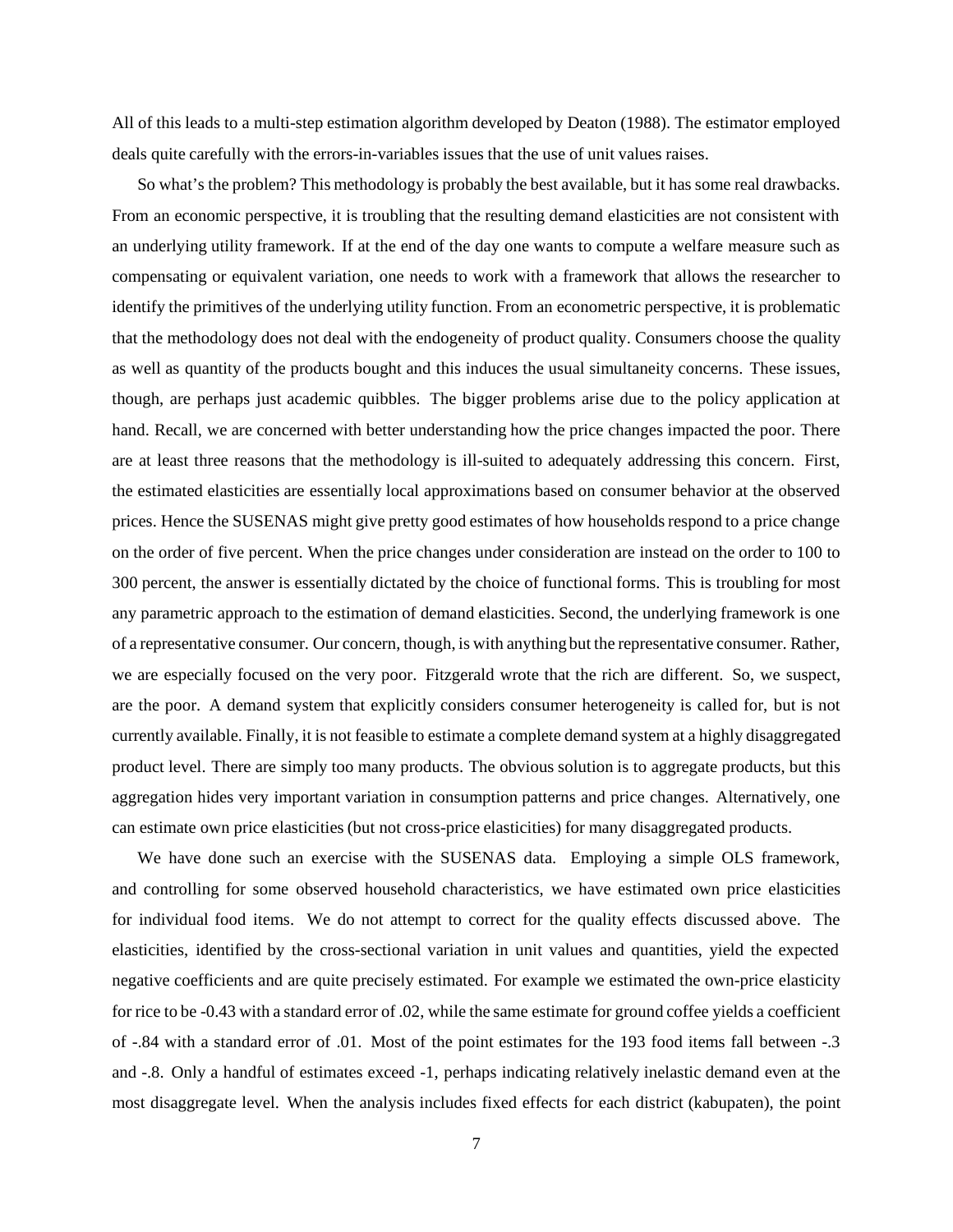estimates, still precisely estimated, tend to be a bit larger in absolute value but still very few exceed an estimate of  $-1$ .<sup>6</sup> Of course these estimated own price elasticities, like most parametric approaches, are subject to the some of the problems mentioned above.

Our principal approach in this paper is non-parametric. As with the econometric approach outlined above, we will need to assume that the 1993 SUSENAS survey provides a reasonably accurate picture of consumption patterns before the crisis. We then use the price changes that actually occurred to predict who the price changes would have impacted. This approach has both advantages and disadvantages. On the upside, it does not rely on functional forms and we can more easily explore the three types of heterogeneity listed above. On the down-side, it essentially ignores the possibility of substituting away from relatively more expensive goods. As such, our method will provide an upper bound on the predicted impacts of the price changes on the poor.

The best approach is to combine the heterogeneity highlighted with the non-parametric approach with the structural economic relationships estimated by the econometric approach. We'll do this, and this exercise has convinced us of the need to do this, but it is a longer-term project.

#### **5. Heterogeneity**

Our methods are motivated by our desire to capture the heterogeneity in prices, products, and consumers. We begin our analysis by simply documenting the extent of this heterogeneity. This serves two functions. First, it illustrates the importance of using methods that do not aggregate across the dimensions of heterogeneity. Second, it highlights exactly which sorts of heterogeneity are most important, and this will inform our analysis of the price changes.

#### *Price heterogeneity across regions*

We begin by analyzing how prices for narrowly defined products vary across Indonesia over the course of the financial crisis. The raw data that are used for this exercise are monthly prices for about 700 products that are collected on a city basis by the BPS. These data are used to then create the official consumer price indices for the entire country. Monthly prices for so many products in very many cities constitute a rather unwieldly data set. We have aggregated the data in 3 dimensions. In terms of the time-series dimension, we simply computed the price change for each product for the period spanning January 1997 to October 1998. Hence the 22 monthly price changes were reduced to one price change that spanned from before the crisis to the most recent data. This simplification is not without costs, for the reduced data set is no longer able to

<sup>&</sup>lt;sup>6</sup> A positive correlation between unobserved quality and price might also bias our estimates toward zero.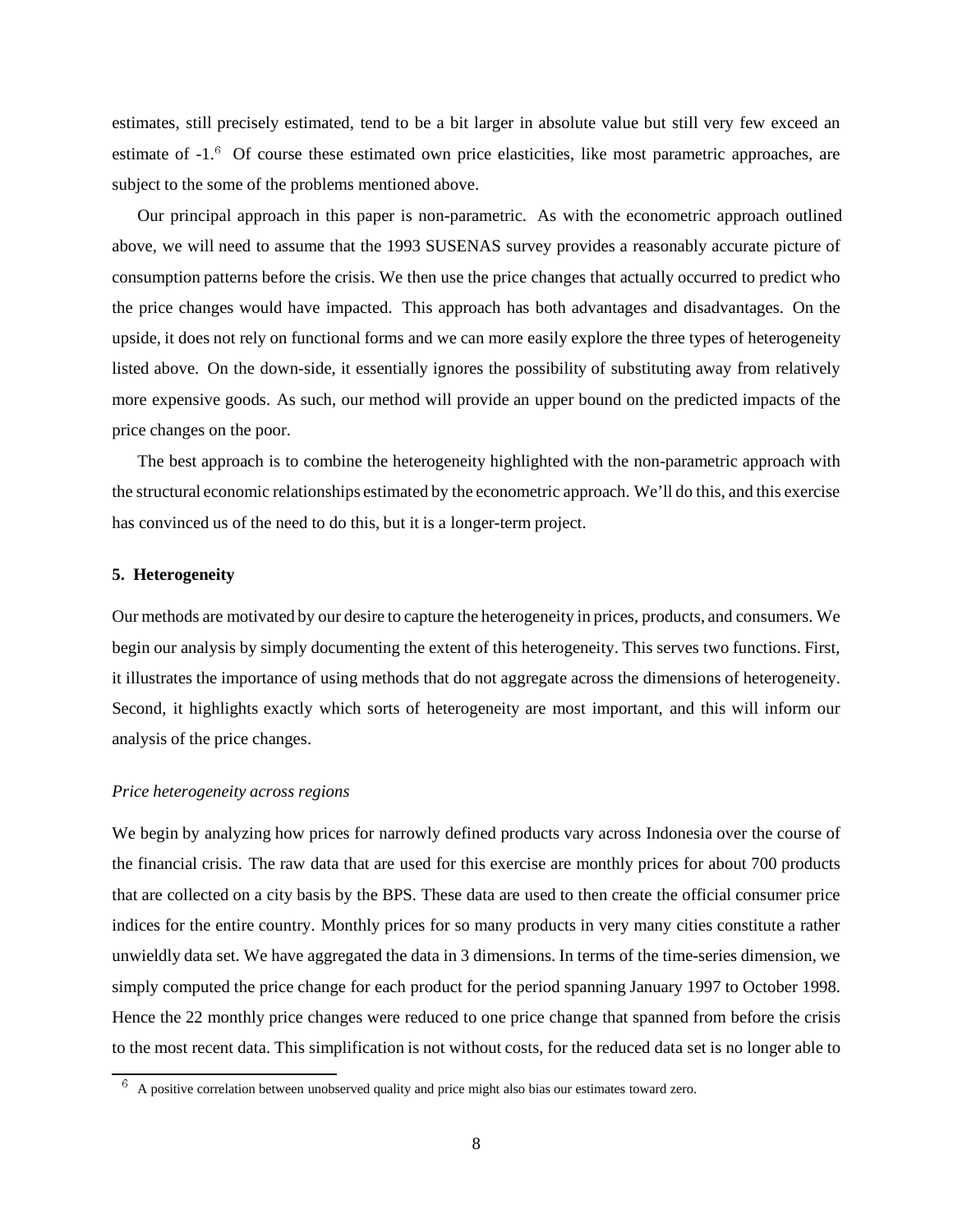address questions about the timing of price changes across provinces. It may have taken more time for price increases to have occurred in the more distant provinces, and this sort of information is no longer retrievable with the reduced data set. In the geographic dimension, we have aggregated to create price series for each of 27 provinces as explained above. In the product dimension, for some analysis we have collapsed the 700 or so products into approximately 180 products or aggregates that we are able to match with goods in the consumption data (SUSENAS).

The price data are reported in *levels*, but we focus our analysis in this paper on *changes.* There is little doubt that some places are more expensive to live in than others. Our interest, though, is whether the financial crisis had a differential impact on different regions of Indonesia. Hence, price changes seem the appropriate focus.

The notion that the overall impact of the financial crisis may have had geographically differential impacts finds some empirical support in ongoing work by Poppele, Pritchett and Sumarto at the World Bank in their working paper ''Social Impacts of the Indonesian Crisis: New Data and Policy Implications (1999)". Relying on data sources different than those used in this paper, Poppele et. al. found that the geographic impact of the crisis on poverty was quite uneven. We return to these results in section 6 where we evaluate the impact of the crisis on the poor.

The geographic pattern of price increases differs according the the specificity of the products considered. At the most general level, the price index encompassing all goods does not show much regional variation. An unweighted average of the general price index for each province shows that prices increased an average of 92.5 percent from January 1997 to October 1998. The general price index on a province-by-province basis ranged from an increase of 70 percent in Nusa Tenggara Timor (NTT) to an increase of 119 percent in East Java. As a base line, the standard error of the series of provincial general price indices is about 11 percent. Figure 1 shows the empirical distribution of the provincial general price index increases. As noted above, it varies from between 70 percent and 120 percent and most provinces are in the 80 to 100 percent range. Given the different consumption patterns across provinces and the geographic separation of many provinces, this does not seem like very much heterogeneity. But this is deceiving.

There are 184 products and product aggregates that appear in both the SUSENAS and our price data. We have computed the change in the price index for all of them. The standard error of the change in the price index, as one looks across provinces, is greater than 11 percent (that of the general price index) in over 170 of them. There are some extreme examples, but one that is more representative and is especially important is the geographic dispersion of the price increase for rice. Figure 2 shows the empirical distribution of the percentage changes in the price of rice. It varies from around 110 percent (in South Sumatra) to around 280 percent (in South and Central Kalimantan.) The fact that the price increases of individual products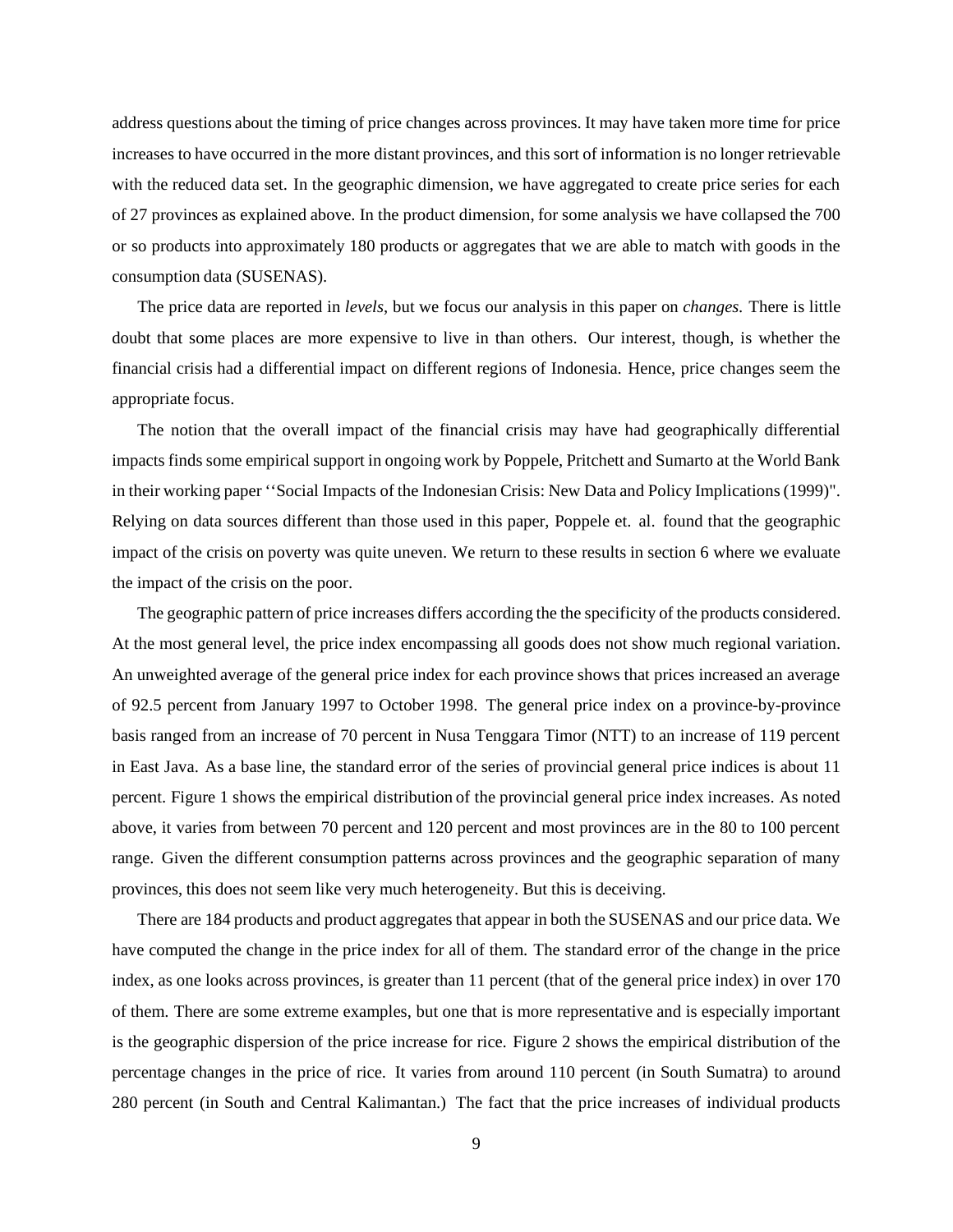show much more geographic variation than that of the overall price index means that the price increases of products covary negatively across provinces. Loosely speaking, when the price of one product goes up a lot in a province, the price of another product goes up by less so that the increase in the general price index is not that different across provinces.<sup>7</sup>

The substantial geographic variation of price increases following the financial crisis has economic implications. Suppose the poor consume a similar basket of goods regardless of where they live. In such a case, the economic impact of the crisis on the poor may vary substantially across regions. For example, if the poor always devote a substantial share of their budget to rice, the poor would have been much more adversely impacted in South and Central Kalimantan than in Sumatra. Alternatively, if the poor consume very different baskets of goods in different regions, spatial price variation may in fact be coupled with a fairly uniform impact of the crisis on the poor. Further, if the poor are not evenly distributed across the provinces (and they are not), the geographic variation in prices has an additional impact which can serve to either mute or exacerbate the impact of the crisis on the poor.<sup>8</sup>

#### *Product heterogeneity across product aggregates*

The previous sub-section documented the spatial variation of prices. The general price index did not vary that much across provinces, but the prices of individual goods did. This finding has implications for product aggregation. If one wishes to estimate a demand system, some product aggregation is necessary. It is simply too hard to estimate a demand system for 184 (much less the original 700!) products complete with the all-important cross-price elasticities. One common practice is to aggregate products into groups such as ''food,'' ''housing,'' ''clothing,'' and the like. One can then estimate a demand system using the aggregated products. This is a relatively attractive option when the products that underlie the aggregate have price changes that are somewhat uniform. That is simply not the case in the Indonesian data. In this section, we document this finding and explain some economic implications of product heterogeneity across product aggregates. Like the spatial heterogeneity documented in the previous section, this type of heterogeneity also informs the methodology we use to investigate the impact of the crisis on the poor.

<sup>7</sup> An alternative explanation, which we have investigated and rejected, is somewhat more complicated. There are about 700 products that comprise the overall price index. Not all of these appear in the SUSENAS consumption data. It could have been the case that the products that contribute to the general price index but do not appear in our our consumption data contribute to the dampening of the variance of the general price index. This would happen if the excluded products had price increases that negatively covaried with the included products. We have gone back and investigated this possibility using all 700 prices and while there is some negative covariance between the price increases of included and excluded products, it is modest and does not explain the dampened variance of the province-level general price index.

<sup>8</sup> The spatial variation in price changes might in principal help to econometrically identify demand elasticities, but this would require concurrent (and unavailable) data on household expenditures.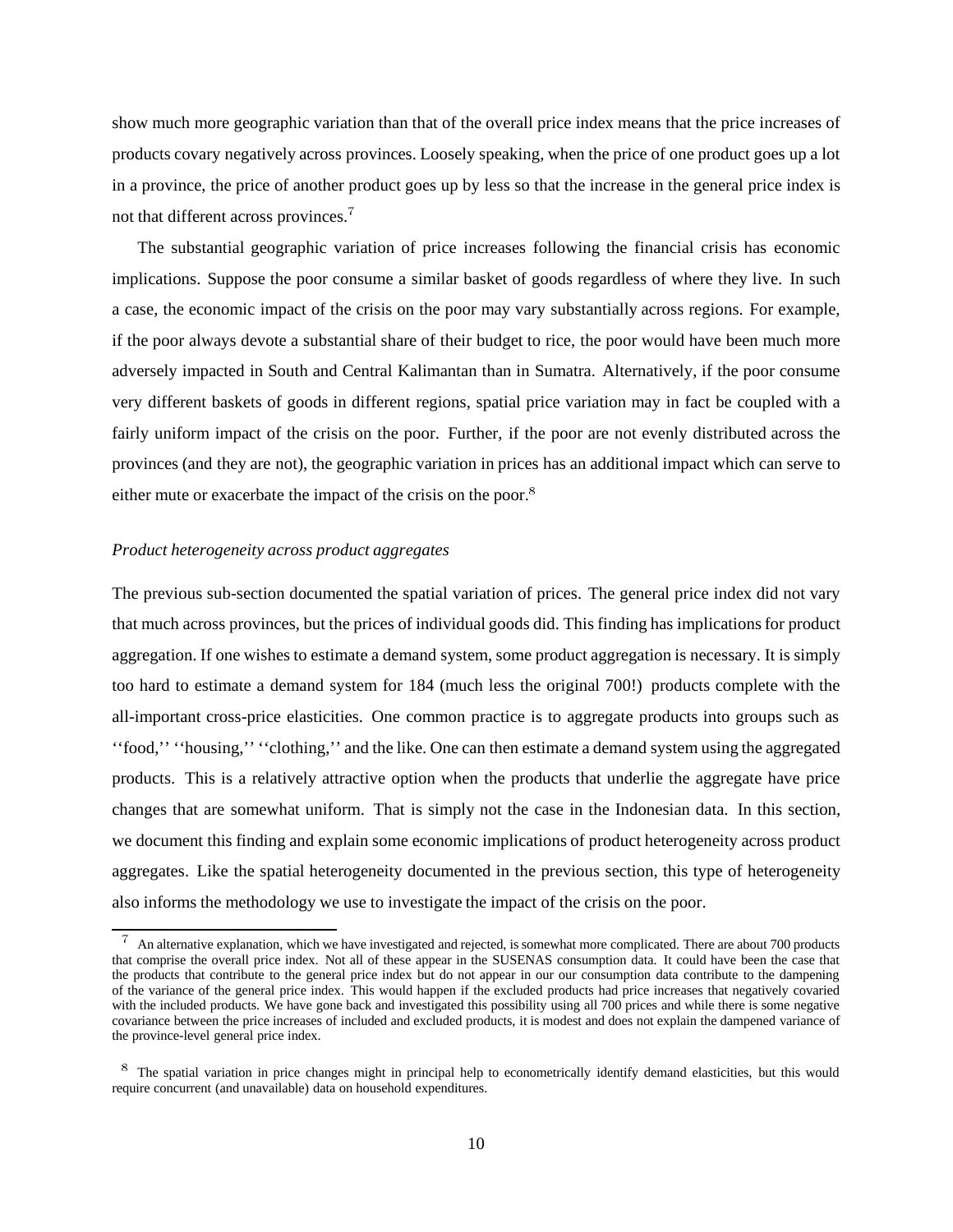The price data have seven aggregate commodities which in turn sum to the general price index. These aggregates are foodstuffs, prepared food, housing, clothing, health services, education and recreation, and transportation. Each of these is comprised of many individual products. The degree of disaggregation varies. There are 262 individual items under ''foodstuffs'' while there only about 40 or 50 for Health Services and for Transportation.

In order to abstract from heterogeneity across provinces and focus on the heterogeneity at the product level, we first collapse the data set and consider only the average price increase for each product when the average is taken across provinces. Hence, we compute the average increase in the price of the aggregate ''foodstuff'' as well as the average price increase in each of the 262 goods that comprise that aggregate. This removes the spatial dimension of the data. Figure 3 graphically illustrates the heterogeneity of the price increases of the products that comprise the aggregate for foodstuffs. In Figure 3, one notes that while one or two products had either price decreases greater than 50 percent or price increases greater than 400 percent, most products had price increases in the 0 to 200 percent range. The results of this aggregation across provinces for all product categories are provided in Table 2.

Table 2 lists, for each of the seven aggregates, the number of individual products, the average price increase when the average is taken across all the products that comprise the aggregate, the standard deviation of the price increases, as well as the minimum and maximum price increase. (One should keep in mind that these standard deviations do not account for the regional variation in price increases, only the variation of the average price increases.) For example, there are 262 products that comprise the aggregate ''Foodstuffs.'' Of these 262 products, one had an average price decrease of about 68 percent (a leafy vegetable that defies English translation) while one had an average increase of over 600 percent (red onions). Of all foodstuffs, the average price increase was 114 percent and the standard deviation of the price increase was about 80 percent. There was, in sum, tremendous variation in the average price changes of individual food items. This pattern holds for all of the aggregate commodities.

Once we have abstracted from spatial price variation, we have seen that how much prices increase depends on the degree of aggregation with which we define a product. This too has economic implications. Consider foodstuffs as an example. If poor households consume a different basket of specific food items than do the non-poor, the poor may be quite differentially impacted by the crisis. Perhaps the food items whose prices most skyrocketed were imported luxury items while the price rise for basic stables was more modest. Using an aggregate for foods will hide this important source of heterogeneity. This reasoning suggests that one should examine the impact of the crisis at the most disaggregated level. There is, though, a line of reasoning that works in the opposite direction. The methodology we use to investigate the impact of the crisis on the poor essentially assumes that there is no substitutability among goods (this is discussed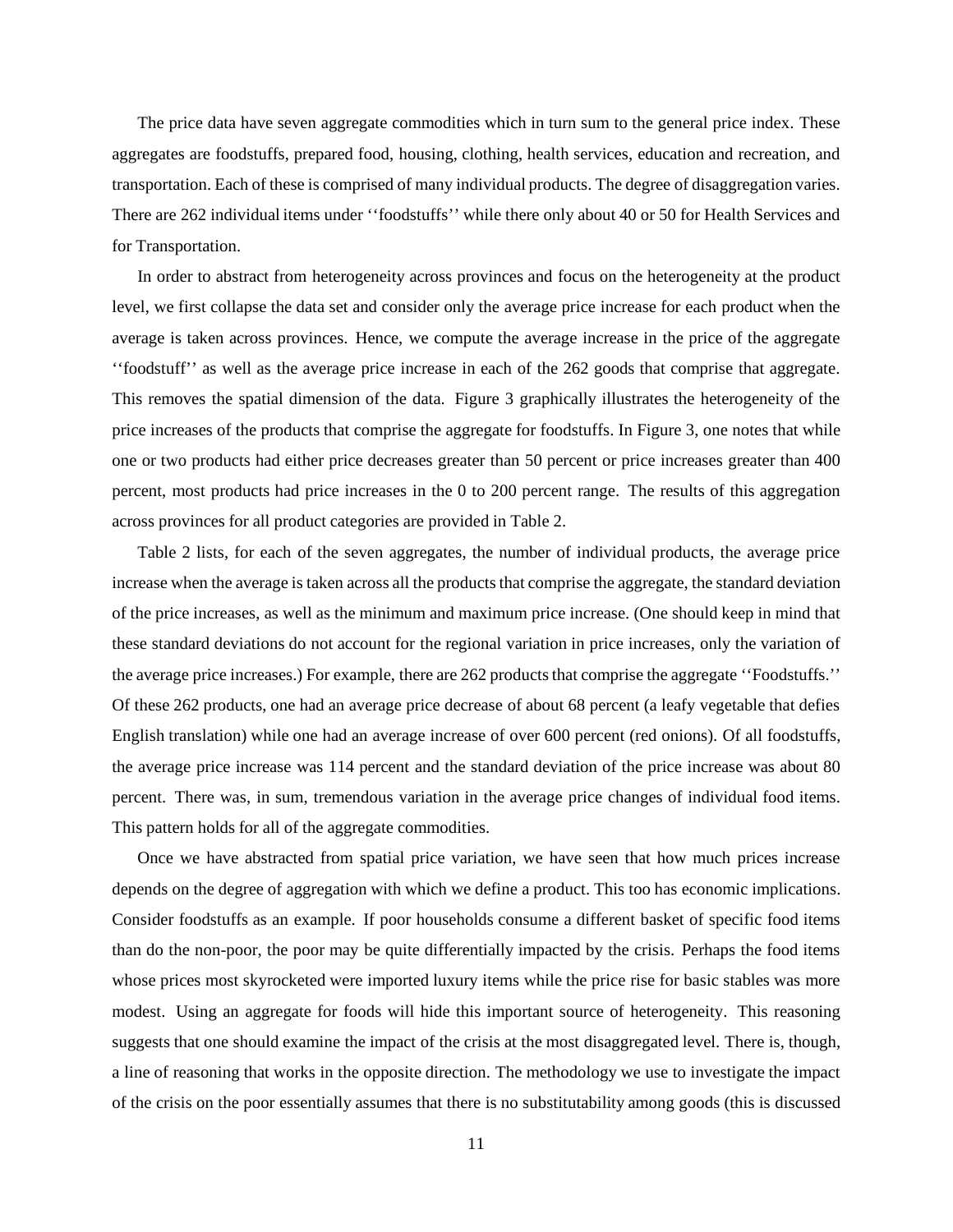in some detail below). While the assumption of perfectly inelastic demands is clearly not correct, it is less incorrect as goods are more broadly defined. For these competing reasons, we analyze the impact of the crisis at different levels of product aggregation.

#### *Heterogeneity across households*

The above two sections have documented the heterogeneity of prices across provinces and within product aggregates. The purpose of this section is to illustrate the heterogeneity of households in the sample. One can either do this correctly, and write the ensuing book, or be too brief while giving a glimpse into relevant dimensions of household heterogeneity. Our choice will be obvious.

Table 3 quantifies how a handful of household characteristics vary across the population, both overall and by income groups. The first column gives the (weighted) $9$  means of per-capita household income, expenditure, whether the head of the household had completed secondary school, the size of the household, the budget share of food in total expenditure, whether the household was rural, and the age of the household head. Means are reported for three separate deciles in the income distribution, as well as the overall sample. The sample is made up of the 58,100 households (from SUSENAS) included in the subsequent analysis.

Table 3 indicates that income is quite unequally distributed as the average income at the top decile is almost 12 times that of the bottom decile. Expenditure is less unequally distributed. Only about 25 percent of the very poor household heads have graduated secondary school while almost 75 percent of those in the top decile have done so. Richer households are smaller. (We have defined household size as the number of adults plus one half times the number of children.) About 90 percent of the households in the bottom decile are rural while about 70 percent of those in the top decile are urban. Households in the bottom decile devote about 85 percent of their income to food while those in the top devote only a bit more than one-third that share. As noted in Table 1, the CPI for food rose by more than the CPI for other categories, and this alone suggests that at this very aggregated level, the poor may have been more adversely impacted by the financial crisis.

As important as the averages across deciles reported in Table 3 are the standard errors of these averages. Even within households in the poorest decile, there is tremendous variation in the income share devoted to food consumption, the household size, the age of the head of the household, and whether the household head has completed secondary school. The very poor are themselves a quite heterogeneous group.

The poorest households don't just spend a larger share of their budget on food than middle and high income households but, as mentioned earlier, they also purchase a very different basket of products. Even

<sup>&</sup>lt;sup>9</sup> When computing means, we use the sampling weights reported by SUSENAS.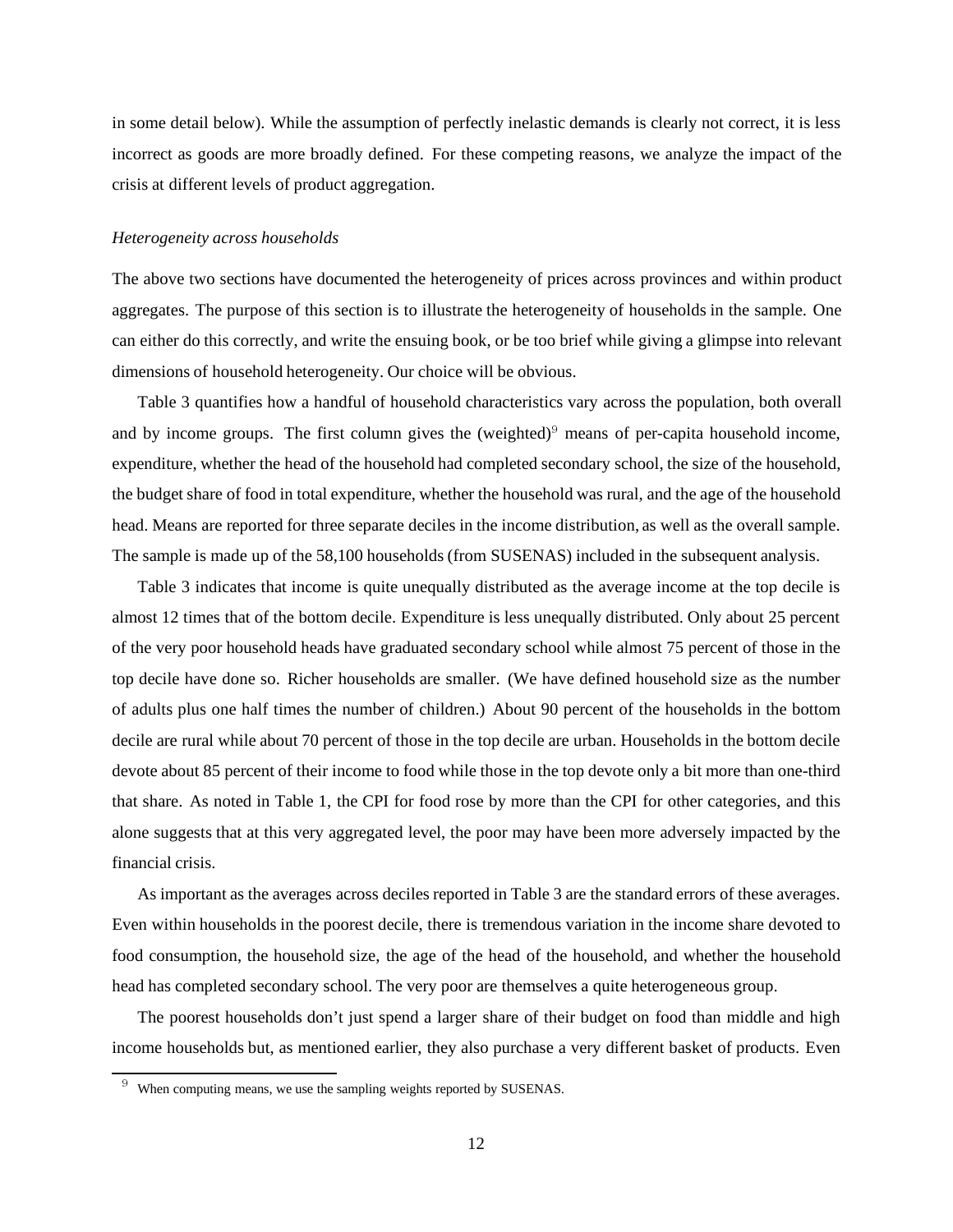within the category of food, poor households typically buy different items than do wealthier households. This is apparent in Table 4, which presents the mean expenditure shares for the overall sample as well as for those households in the top and bottom per-capita household income deciles. As expected, poor households spend a greater share of total expenditures on food than rich households (68 percent for those in the bottom decile compared with 47 percent in the top decile).<sup>10</sup> Even within food items, spending patterns vary by income level. The poor spend a far greater share on basic foodstuffs such as cereals and tubers (30 percent of all expenditures) than the wealthy (7 percent). Indeed expenditures on rice alone comprise a quarter of all expenditures for poor households compared with 6 percent for the wealthy. In contrast, the wealthy devote more than twice the expenditure share as the poor to meat, eggs and milk, and prepared food and beverages. Among non-food expenditures, the wealthy devote proportionately more resources to housing and education and are more reliant on electricity and gasoline (for transport), while the poor spend significantly higher proportions on kerosene and firewood. Because the prices of individual products do not all move together, the fact that richer and poorer households buy different products suggests that the financial crisis may have differentially impacted richer and poorer households in a complicated way. If one could simply multiply the poor's consumption basket by some scalar to get the rich's consumption basket, untangling the impact of the financial crisis on the poor would be simpler. But that is not the case.

#### **6. Changes in the Cost-of-Living and the Impact of the Crisis on the Poor**

The purpose of the previous section has been to establish that: i) Price changes varied a great deal across Indonesian provinces so that *where* a household lived may matter when evaluating the impact of the financial crisis; ii) Price changes varied a great deal depending on how one aggregates products so that the degree of disaggregation of product definition matters when evaluating the impact of the financial crisis; and iii) Households themselves are very heterogeneous so that a methodology investigating the impact of the financial crisis should accommodate this heterogeneity. With these concerns in mind, we now turn to measuring the impact of the crisis on the poor.

We measure the impact of the crisis on households (rich and poor) by computing household-level cost-of-living indices. Because we only have data on consumption patterns well before the crisis, we use these pre-crisis consumption baskets to compute what is essentially a Lespeyres cost-of-living index for each household. This index provides a *maximum* bound on the impact of the crisis, since the index does not take into account the substitution toward relatively less costly products that surely takes place (to some extent)

 $10$  Since we are now looking at food outlays as a share of total expenditures, and not income, the figures here will differ from those in Table 3.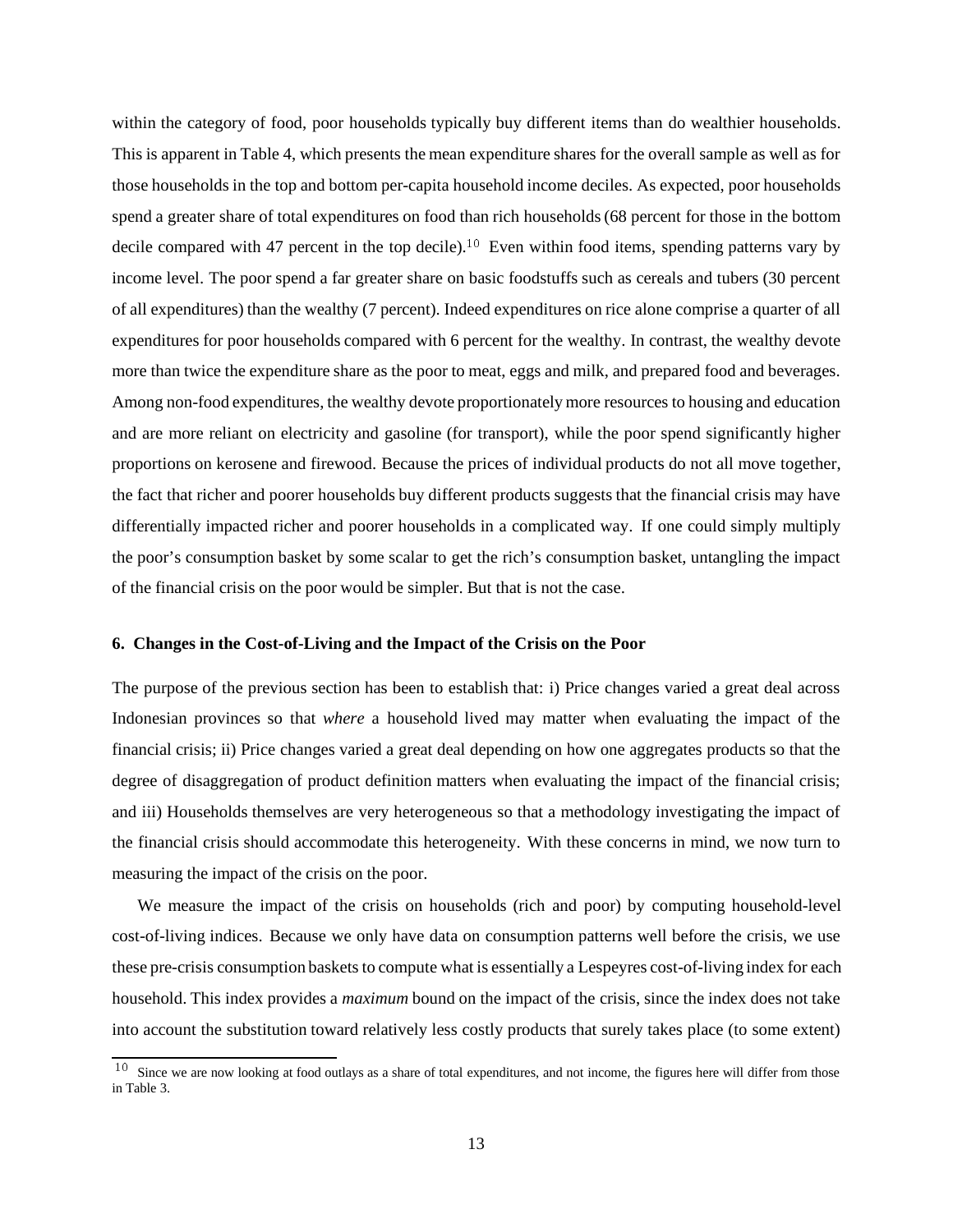after price increases. Denoting the price of good *i* faced by household *j* in time *t* by  $p_{ijt}$  and expenditure shares by  $q_{ijt}$ , the household cost-of-living index for household j is given by:

$$
C_j = \frac{\sum_{i=1} p_{ij} q_{ij0}}{\sum_{i=1} p_{ij0} q_{ij0}}
$$

We compute 58,100 cost-of-living indices, or as many indices as there are households in our sample.

We actually compute three such household level indices. The first index that we compute matches the price changes of goods in the price data with the monthly expenditures of those same goods in the 1993 SUSENAS. For the monthly expenditure of food items, we simply convert the recorded weekly expenditures to monthly equivalents. For non-food items, we use the monthly average of annual expenditures, and not the expenditures in the month preceding the survey, in order to more accurately measure monthly expenditures for durables that are infrequently purchased. We attempt to match goods across the two data sets at the lowest level of aggregation possible. For the case of food (both raw and prepared), we were able to match 132 different individual goods between the two data sets. In the case of non-food items, we matched 52 different goods, both individual goods such as firewood and kerosene, as well as aggregate goods such as toiletries or men's clothing. Hence, the  $i$  subscript in the Lespeyres formula above runs from 1 to 184. Through this matching, we were able to account for 75 percent of total household expenditures on average- a little greater for poor households and a little less for rich ones. This index is then an average of the observed price changes with each price change weighted by the household specific expenditure share for that good.

The second index is computed for the case in which we use 19 aggregate commodities instead of the original 184 which we matched between SUSENAS and the BPS price data. These aggregates include 15 food categories, such as cereals and meat, and 4 non-food categories such as housing and clothing. The motivation for this is twofold. First, recall the Lespeyres index, by construction, ignores substitutability across products. By defining products more broadly, as in the second index, we reduce the likely overstatement of the impact of the crisis. Put another way, when products are broadly defined, those aggregates are going to be less elastically demanded than the disaggregated products. The second motivation for this index stems from the fact that the disaggregated index only accounted for about 75 percent of households' expenditures. It is possible that for many households, the goods excluded in index 1 may either exacerbate or mitigate the measured welfare effects, depending on the relative price changes of those goods. The expenditures for these aggregates (i.e. meat, cereals, housing, etc.) are also supplied by the 1993 SUSENAS and the price changes for these aggregates are found in the price data. A benefit of this index is that it covers nearly 100 percent of the individual household's expenditures. Of course, by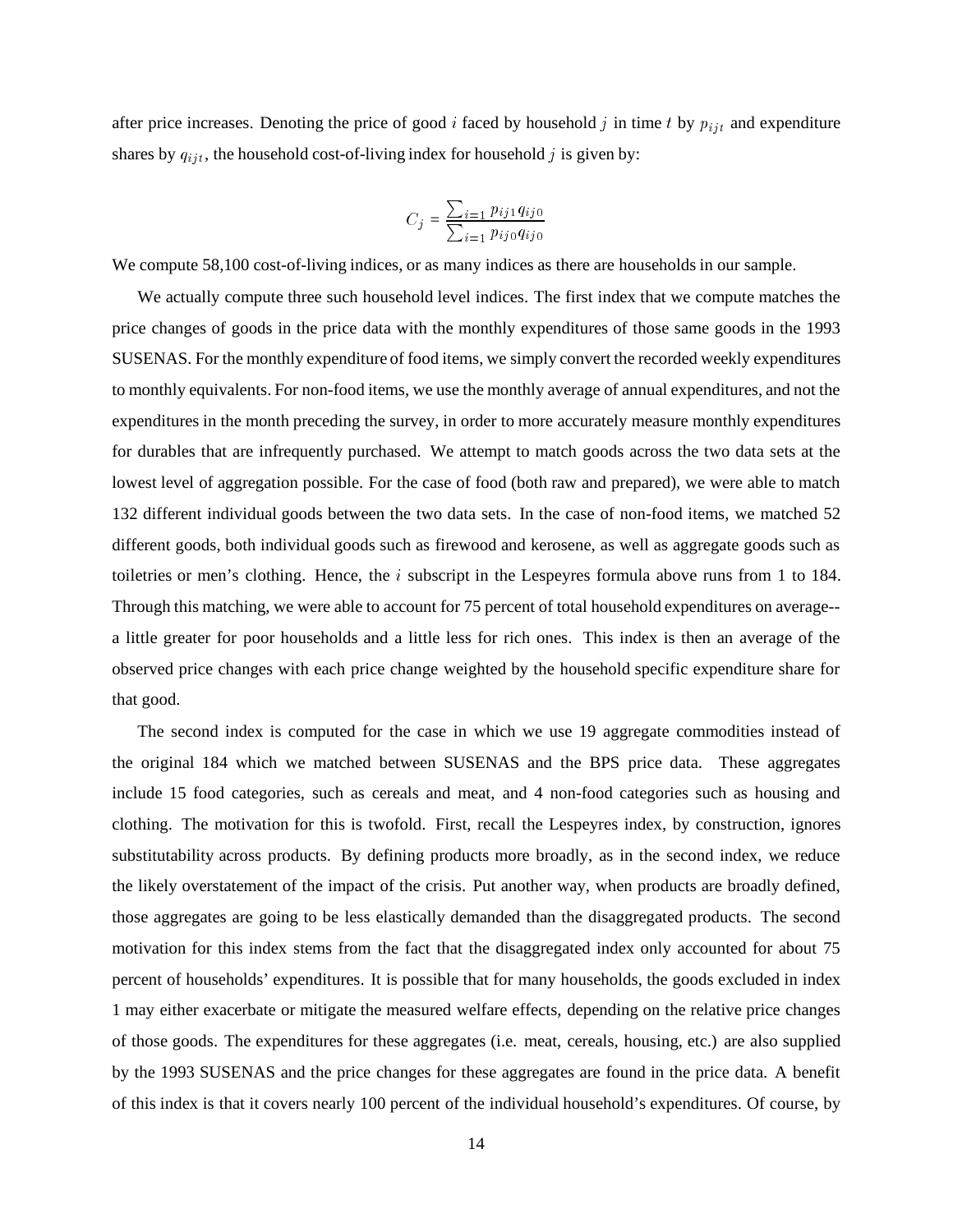attempting to compensate for the above potential biases, we may be introducing another bias-- aggregation bias-- which we have also previously discussed.

The third index that we compute accounts for the services provided by owner-occupied housing and for self-produced agriculture. Many households, especially in rural areas, own their home. Although the price of housing has increased these households are, in an absolute sense, perhaps not better off (they are still living in the same house). However these households are better off relative to those who do not own their home. We account for the services provided by owner-occupied housing by treating the imputed rental value for these homes as a negative expenditure. Many households produce some of their own food. Over 90 percent of these households are classified as rural. Households that consume self-produced foodstuffs also tend to be net exporters of agricultural products.<sup>11</sup> As the price of food rose, the value of their production also increased. Clearly, if the household was a net exporter of food, the household would benefit from the price increase. To the extent that a household produced some of its own food, such production would mute the impact of price increases relative to a household that purchased food in the market. We modify the first index to account for self-produced agricultural products by treating the imputed value of self-produced food as a negative expenditure.<sup>12</sup> Note that this modified index will understate the effects of the price increases to the extent that we do not observe nor adjust for price increases of intermediate inputs used in agricultural production. On the other hand, this index does not allow supply responses to the increased food prices and one would expect more self-production in the goods whose relative prices increased the most.

#### *Non-Parametric Evidence*

Figure 4 provides kernel density estimates of the first and third indices. The biggest difference between the two densities is the existence of households that are *better* off after the crisis due to the consumption of self-produced (and now more expensive) agricultural goods. While there are not very many of these households (less than ten percent of the sample), they are non-negligible. More generally, including household production muted the cost-of-living increases and this was especially true in the rural areas.

Table 5 summarizes how the cost-of-living index varied across per capita household income deciles. This table begins to address the impact of the crisis on the very poor.<sup>13</sup> Since the rapid price change resulting

 $11$  54 percent (weighted) of households in the sample report operating an agricultural business. 69 percent (weighted) of those households report income from the sale of agricultural goods.

 $12$  There is a long standing debate over whether shadow prices in rural households engaged in agricultural production equate market prices for agricultural inputs such as labor or land. To the extent that these shadow prices may diverge from market prices, the "valuation" for self-produced food, based on market prices, will not be entirely accurate. Benjamin (1992) presents evidence from rural Java that household shadow prices for agricultural inputs such as labor are not significantly different from market prices.

<sup>&</sup>lt;sup>13</sup> We use income to measure "poor" and "non-poor" although we are well aware of the controversy around this definition. Our results were substantively the same when we looked at expenditure or food-related expenditure instead of income. See Chaudhuri and Ravallion (1994) for an investigation of the relative merits of these various poverty indicators.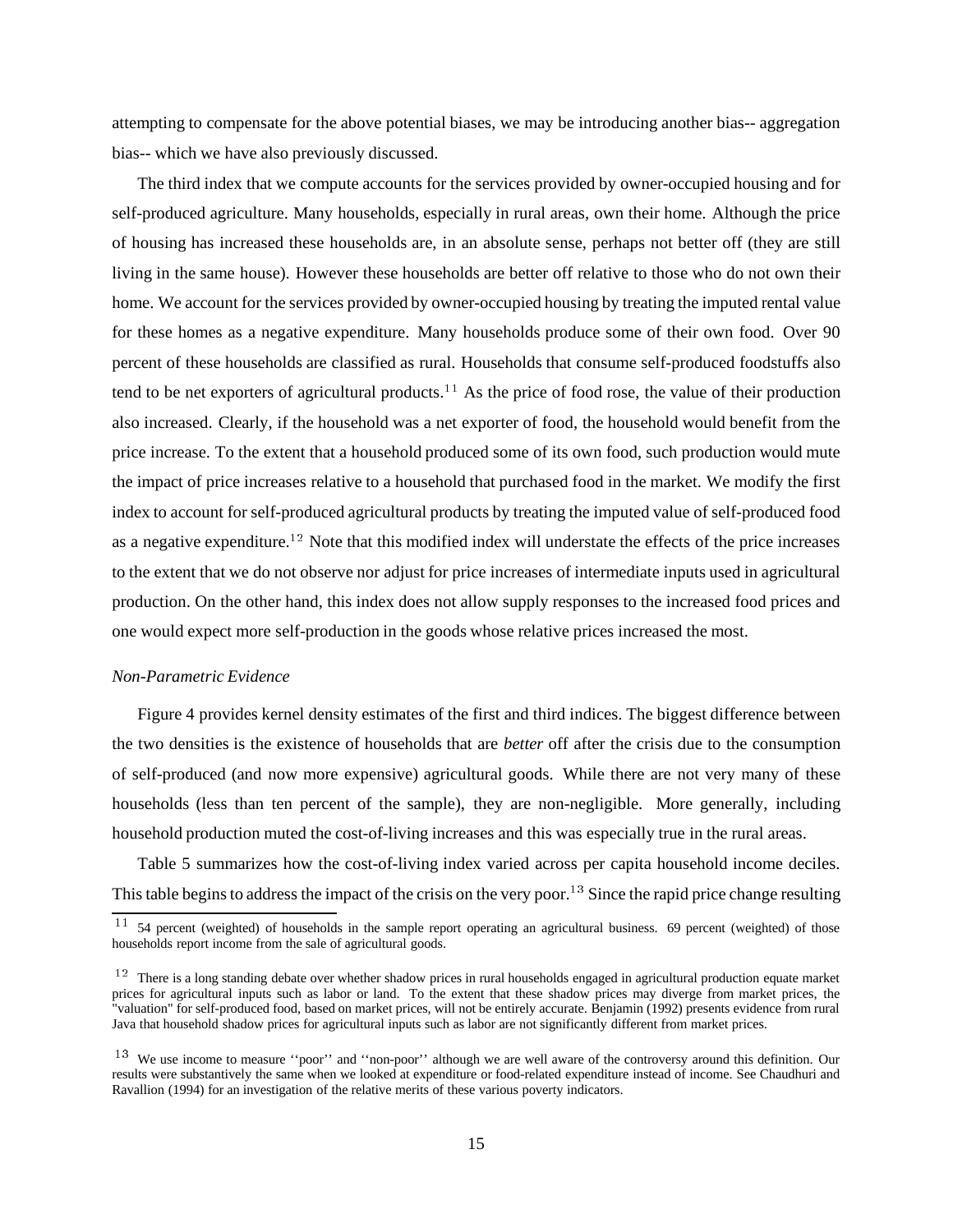from the crisis may have differentially impacted rural and urban areas, we report separate results for rural and urban households. When we do not take into account self-production and use disaggregated product definitions (Index 1), we find that the cost-of-living for the poorest urban households increased an average of 128 percent from the January 1997 through October 1998 period. The increase for urban households in the top income decile was 89 percent. Among rural households, where the overall cost-of-living increases were greater, the parallel figures are 136 percent for the poorest and 107 percent for the wealthiest households. For both rural and urban households, we find that the increase in the cost-of-living declines monotonically by income decile. Hence in both areas, the poorer a household was, the greater was the increase in its cost of living.

The middle columns of Table 5 (Index 2) use the more aggregated product definitions. The results are very similar to those using the disaggregated product definitions, although the differences across income deciles are mitigated, mostly because wealthier households in both areas now have somewhat higher cost-of-living increases. The overall similarities between the two indices are striking given that Index 2 employs broadly aggregate goods demanded less elastically than the individual goods of Index 1. Thus, while the Lespeyres index is, by construction, an overestimate of the true change in the cost-of-living, the bias may not be huge. Indeed, the averages of the the first and second indices are almost identical. It remains the case that the poorer households saw their cost-of-living increase by more than did wealthier households.

The final two columns of Table 5 now account for housing services and self-produced food. As suggested by the kernel density estimates in Figure 4, the increases in the cost-of-living are substantially muted relative to the figures for Index 1 in both areas, although this is especially true for rural households due to the tendency of rural households to engage in agricultural production. The average increase falls from 120 percent in index 1 to 84 percent. (In results not reported here, we find that it is indeed self-produced agriculture and not owner-occupied housing that accounts for most of the difference between the indices.) Interestingly, for rural households there is no longer a differential impact across the income spectrum. Indeed the cost-of-living increase is now slightly *greater* for the wealthier rural households suggesting that self-production has equalized the impact of the financial crisis across the income deciles in rural areas. The story is quite different for urban households, however, where there is still a clear monotonic decrease in the changes in cost-of-living. The cost-of-living for the poorest urban households increased 111 percent while the wealthiest households faced an increase of only 80 percent. It is important to note that the cost of living increases for the wealthy *urban* households are greater than those measured for the poor or median *rural* households. Thus this index suggests the impacts of the crisis have been greater for urban areas than rural, and greatest overall for the urban poor.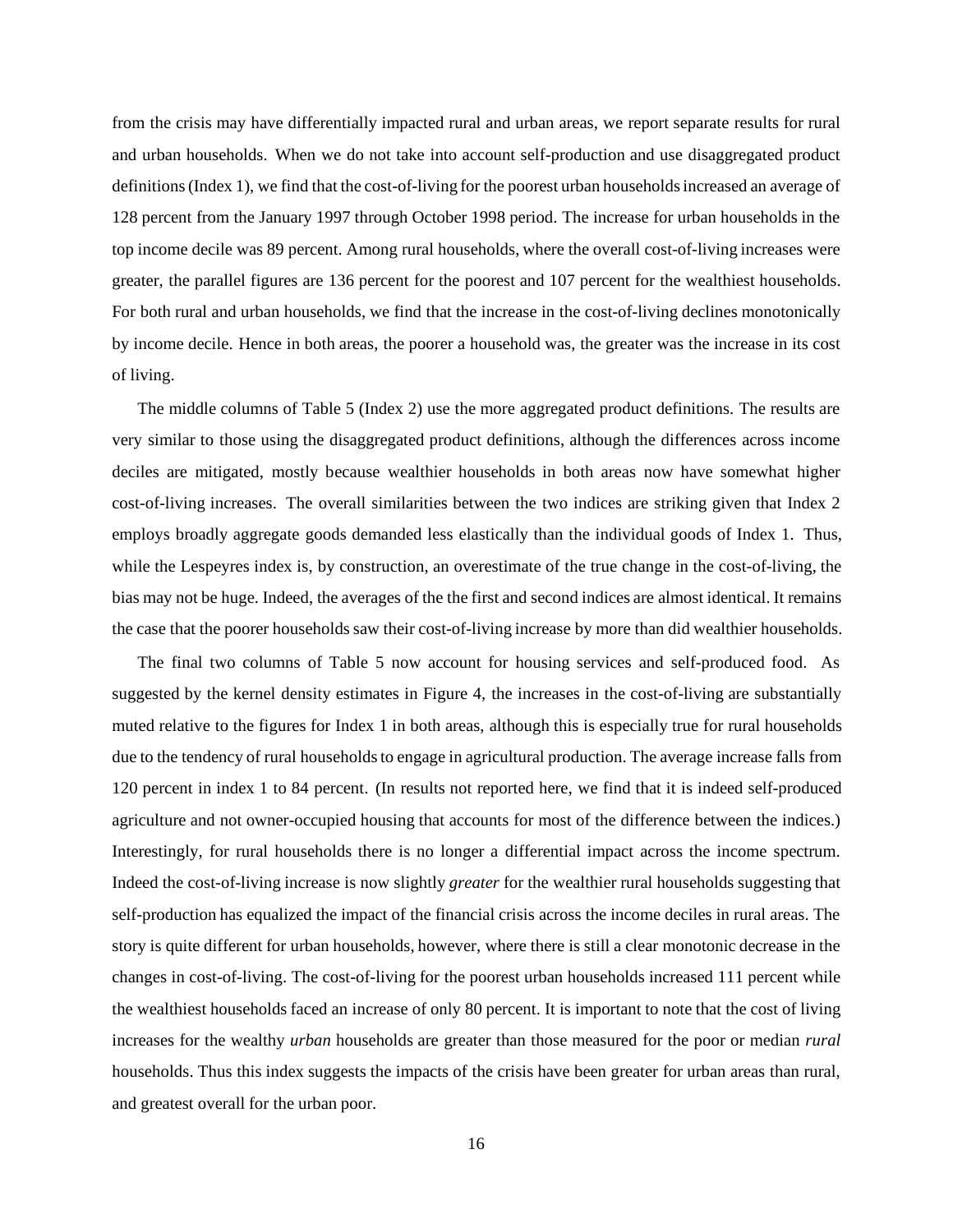We turn now from variation across household income to the regional variation in the cost-of-living indices. Table 6 gives the change in the cost-of-living index for urban and rural households in each province. As an example, using Index 1 (disaggregated products and no correction for housing services or self-production), the cost of living for urban households in Aceh increased 102 percent while for rural households it increased 125 percent. For most provinces, Index 1 and Index 2 (with aggregated products) give similar results. Similar to Table 5, we find that when we do not account for housing services and self-production, rural households consistently faced greater increases in their cost-of-living than did their provincial urban counterparts. Our Index 1 results suggest that there was substantial regional variation in the the cost-of-living. In Irian Jaya, to the far east, the increase in urban cost-of-living measured 75 percent while in Southeast Sulawesi, the increase was 138 percent. The regional variation for rural households is equally dramatic. In Southeast Sulawesi, rural households faced a 161 percent cost-of-living increase while in Irian Jaya the increase was only 91 percent.

When we focus on an index that accounts for housing services and self-produced agriculture (Index 3), the regional variation remains, but the urban-rural comparison is changed. The depreciation of the Rupiah helped export-oriented provinces and the increased cost of food was offset by household production in rural areas. In every province, rural households faced a smaller increase in their cost-of-living index than did their urban counterparts. In some provinces, the differences are especially large. In East Timor and Irian Jaya, the cost-of-living for rural household only increased about 39 percent. The pattern of regional variation remains as other provinces had increases (for rural households) more than double that.

We view the particular results for some provinces with some caution as our results do not always coincide with the results reported by Poppele, Prichett and Sumarto (1999). For example, Poppele et. al. report that on Sulawesi, 70 percent of rural Kecamatans reported that things were better in August 1998 than they were a year prior. Although these measures are subjective, this figure is hard to reconcile with our cost-of-living changes. Overall, the Poppele et al. results suggest substantial regional variation (as do we) and that rural households fared relatively better (as do we once we account for household production.) These general findings are also echoed in Frankenberg, et al. (1999).

It might be interesting to investigate how the provincial and regional changes in the cost-of-living reported here vary with other provincial characteristics such as mean income or expenditure levels. Have wealthier or poorer regions of the country experienced higher cost-of-living increases? For rural areas, there is little correlation between mean per capita household income or expenditures and increases in mean cost-of-living. However for urban areas the cost-of-living changes are negatively and significantly correlated with provincial mean household income (and expenditures to a lesser extent). Thus urban areas with lower average household income experienced greater price changes than the more wealthy cities.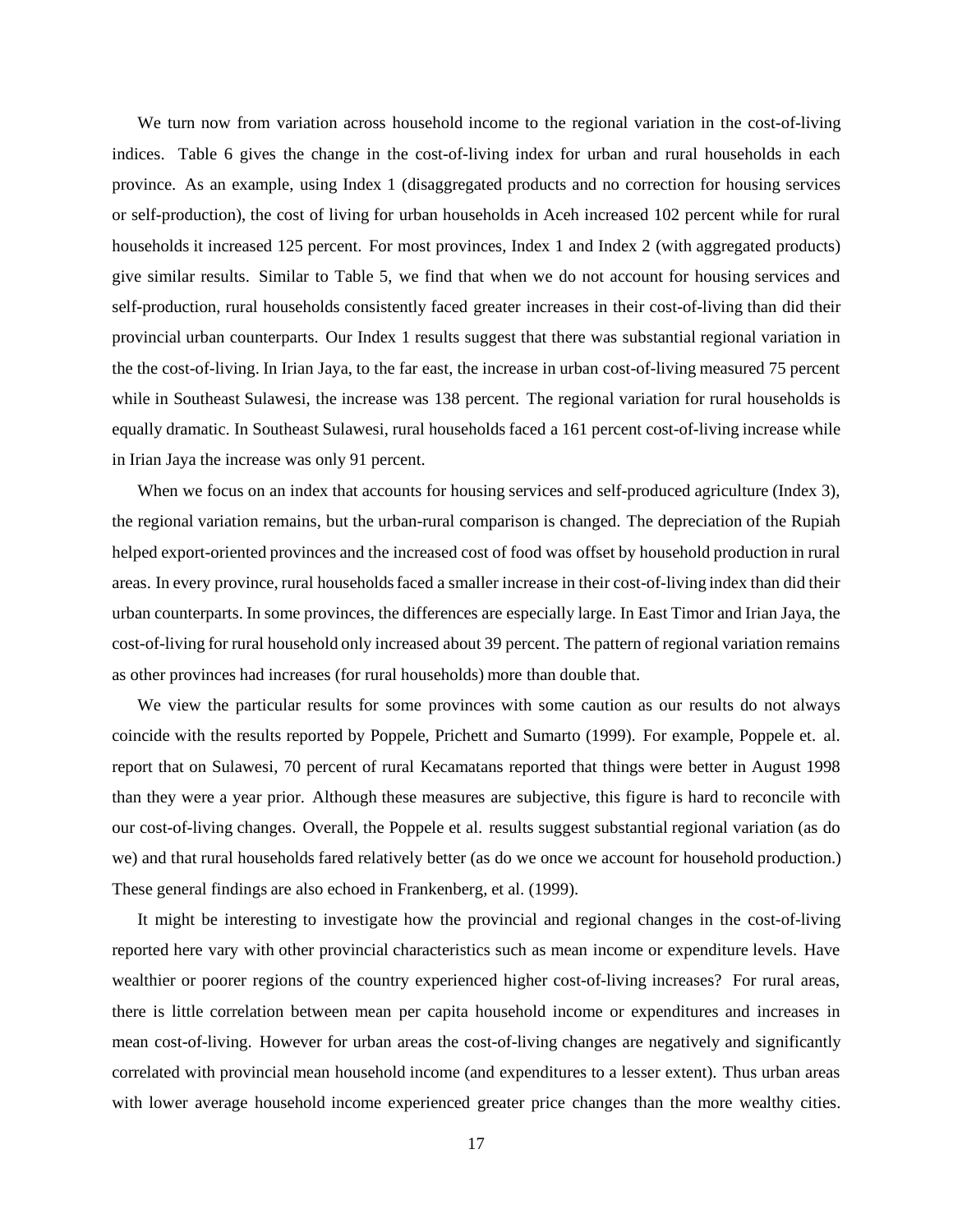These findings hold true for any of the three indices. Another provincial characteristic more sensitive to the distribution of income within the province is the provincial population share categorized as poor. What might be the relation between regional variation in price changes and regional variation in poverty? We take as our poverty measure the population share deemed poor by Bidani and Ravallion (1993) from calculations based on the 1990 SUSENAS. Although these poverty indicators pertain to a period seven years before the currency crisis it is unlikely that the relative variation in regional poverty profiles would be much changed in the intervening years. We find no relation between the provincial cost-of-living increases and the provincial poverty indicators for urban areas. We also find no relation between cost-of-living changes and poverty indicators in rural areas when our cost-of-living is measured by Index 1 or Index 2.<sup>14</sup> However the cost-of-living changes as determined by Index 3 are negatively and significantly correlated with the share of rural provincial population deemed poor. Hence provinces with a greater proportion of poor experienced lower cost-of-living increases than the more well-off rural areas once adjustments for agricultural self-production were made.

#### *Parametric Evidence*

The results in Tables 5 and 6 suggest the crisis impacted the cost-of-living of the poor more than that of the rich, at least for indices 1 and 2, and urban households more than rural ones, after we account for owned housing and self-produced food. In order to investigate how the cost-of-living varies conditional on more than one household attribute, regression analysis is helpful. Our approach is simple and descriptive. It is without structural interpretation.

Regression results are summarized in Table  $7<sup>15</sup>$  The top half of Table 7 includes results using the cost-of-living index that does *not* account for housing services or self-produced food. We include three specifications and two estimation methods. All specifications are linear with the index being regressed on two to four explanatory variables. In each specification, we include the log of income and a dummy variable which takes a value of one if the household is rural. (We use the actual index instead of its log since the index when accounting for self-production may be negative.) In the most parsimonious specification, OLS yields a coefficient of -0.100 on log income and 0.163 on the rural dummy variable. Each are quite precisely estimated. The coefficient on log income has a natural interpretation. The negative sign on the coefficient indicates that the cost-of-living rises with declines in income. The poor are harmed most. A value of -0.100

 $14$  Poppele et al. (1999), using different poverty measures, also find no association across regions between the impacts of the crisis and pre-crisis levels of poverty.

 $15$  The regressions reported in Table 7 are not weighted by sampling weights, but we find that doing so makes little to no substantive difference in the results.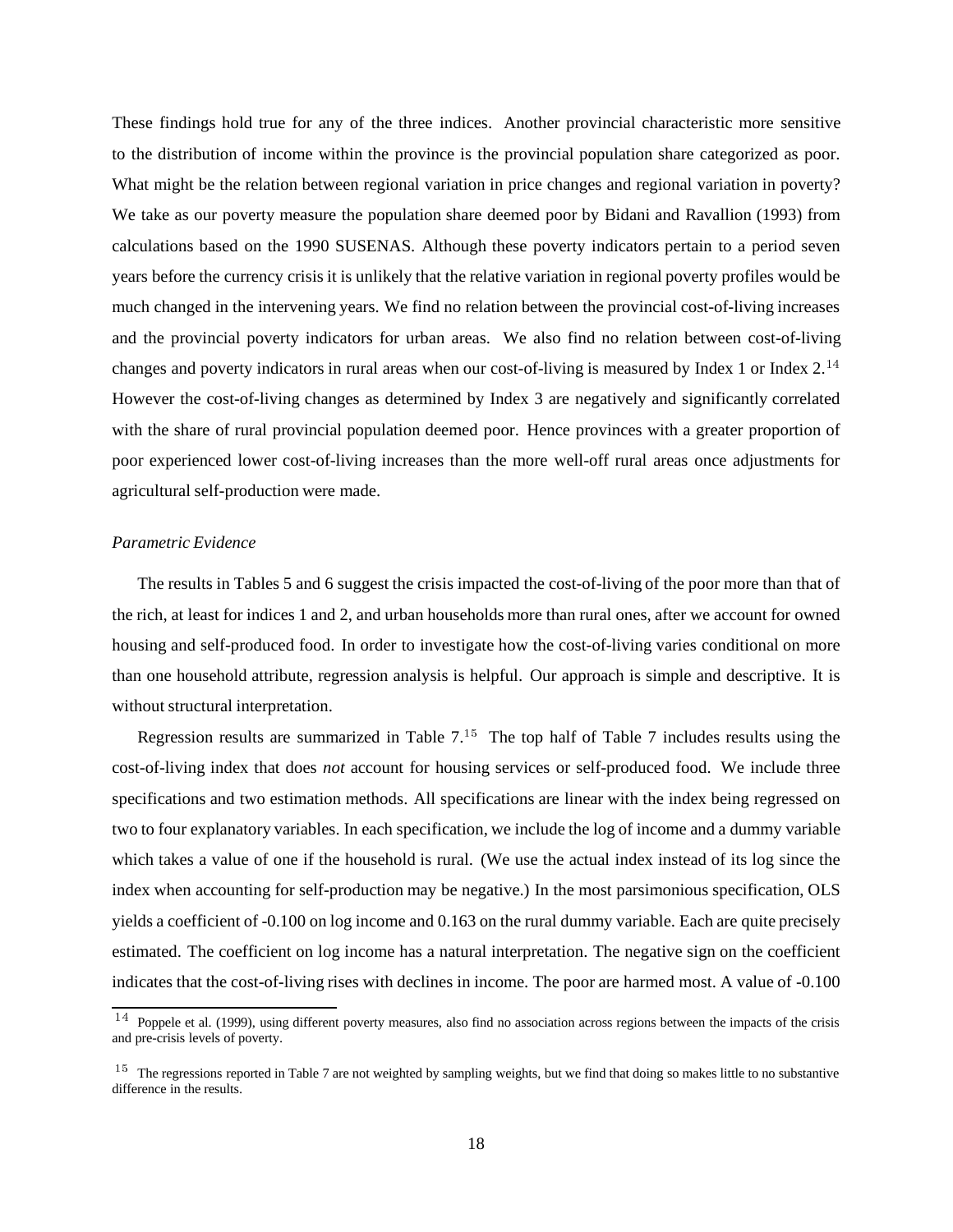indicates that as income doubles (a 100 percent increase), the cost-of-living index falls by 10 points (0.10). The coefficient of -0.10 is large when considered in conjunction with the range of incomes. At the tenth percentile, household income is 75,802 while it is only 101,667 at the twentieth percentile. At the 80th and 90th percentile, income is 324,167 and 460,656. These large absolute differences translate into large differences in the cost-of-living. Since income is easily five times larger at the high end of the distribution than at the low end, the -0.100 coefficient corresponds to a cost-of-living index that is 50 points higher for poor households. This strikes us as a large disparity in the cost-of-living. The coefficient on ''rural'', still in the simplest OLS specification, is 0.163 indicating that rural households have a cost-of-living increase 16 points higher than their urban counterparts. Recall, though, that this result is for the index that does not account for self-production.

Our main focus is on how robust these results are to other specifications. Because we are not being guided by theory, the decision of which other regressors might be included in the regression is essentially arbitrary. Insofar as included regressors might co-vary with income or rural location, the coefficients on log income and the rural dummy might change. We include two additional regressors. One is the log of household size where children under 10 are counted as one half and adults as one. The other included variable (''Degree'') is a dummy variable set to one if the head of the household is a secondary school graduate. We find that the inclusion of household size increases (in absolute value) the coefficient on log income to -0.151. The coefficient on the rural dummy remains relatively stable. Household size itself conditionally covaries positively with the price index. Larger households face larger cost-of-living increases. Controlling also for the education of the head of the household has virtually no impact on the other coefficients.

There is good reason to believe that the residuals of the regression may be correlated by province. This would be consistent with the substantial regional variation that we found in earlier cuts of the data. Provinces seem to matter. For this reason, we estimated all specifications with a province fixed effects estimator. This effectively sweeps out any cross-province variation so the estimates instead capture only within province variation. We find that the inclusion of province fixed effects makes remarkably little difference to the estimates. All coefficients are about the same as with OLS. Put another way, the variation in the data that gave rise to the OLS estimates also exists at the province level.

In the bottom half of Table 7, we use the cost-of-living index that accounts for housing services and self-produced agriculture (Index 3). The results are broadly consistent with those in Tables 5 and 6. We focus first on the OLS estimates. In our most parsimonious specification, we find that the coefficient on log income is -0.046 while the coefficient on the rural dummy variable is -0.214. Hence if household income doubles, the cost of living decreases 4 points. As income at the tenth percentile is about one sixth that at the ninetieth percentile, these results indicate that the cost of living is about 25 points (0.25) higher for the very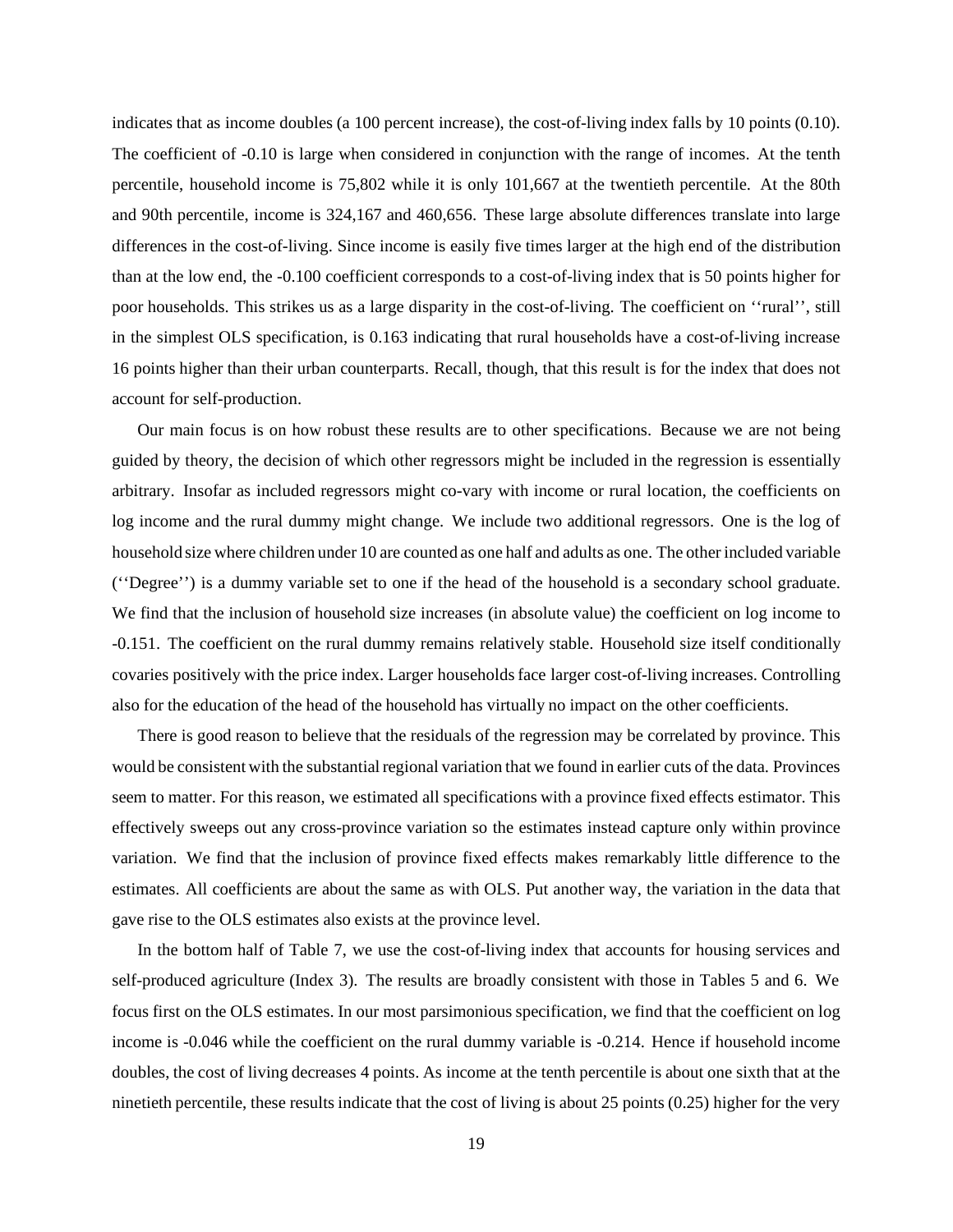poor. This is a large difference since the mean of the cost-of-living index is only 0.83. The OLS coefficient on log income is stable across specifications and is always precisely estimated. The coefficients on log income are always smaller with the index that includes self-production and this is consistent with the notion that self-production mutes the impact of the crisis on the poor. It remains the case, though, that the poor are more adversely impacted than the wealthy.

When we include housing services and self-production, the coefficient on the rural dummy variable becomes negative. Hence, when accounting for these influences, urban households faced a higher cost of living. The difference is on the order of 20 points which, again, is large given the mean of the index (.83). This coefficient is also stable across specifications. That the crisis impacted urban households more than rural ones is consistent with the preliminary results of Poppele et. al. (1999) as well as with Frankenberg et. al. (1999). We find that household size no longer seems to matter and that the coefficient on the education of the head of household becomes negative. The former effect is consistent with larger households having more housing services and self-produced agriculture. The later effect is consistent with higher education households engaging in less self-production. Finally, including provincial fixed effects mutes the impact of log income but it remains the case that the coefficient is precisely estimated and negative. Little else changes with the fixed effects. $16$ 

#### **7. Conclusions and Caveats**

#### *Conclusions*

The recent financial crisis in Indonesia has resulted in dramatic price increases. When we ask if these price increases have impacted the cost-of-living of poor households disproportionately hard, the answer is usually "Yes." Just how hard the poor have been hit, though, depends crucially on where the household lives, whether the household is in a rural or urban area, and just how the cost-of-living is computed. What is clear is that the notion that the very poor are so poor as to be insulated from international shocks is simply wrong. Rather, in the Indonesian case, the very poor appear the most vulnerable.

Our results emphasize the importance of heterogeneity when measuring the impact of the Indonesian economic crisis on households. We find that prices vary substantially across the disparate regions of Indonesia. Prices also vary across the types of goods considered. Households are also quite heterogeneous, even within income deciles, with respect to observable characteristics. On top of this variation, consumption

 $16$  We also experimented with an interaction term between log income and the rural dummy. In those (unreported) results, we find that  $Priceindex = 2.22 - 0.10 * ln(y) - 1.46 * Runal + 0.10 * (ln(y) * Rural)$ . All coefficients were precisely estimated. Hence, the negative relationship between income and the price index (Index 3) is present only for households in urban areas (as we might expect given the findings in Table 5).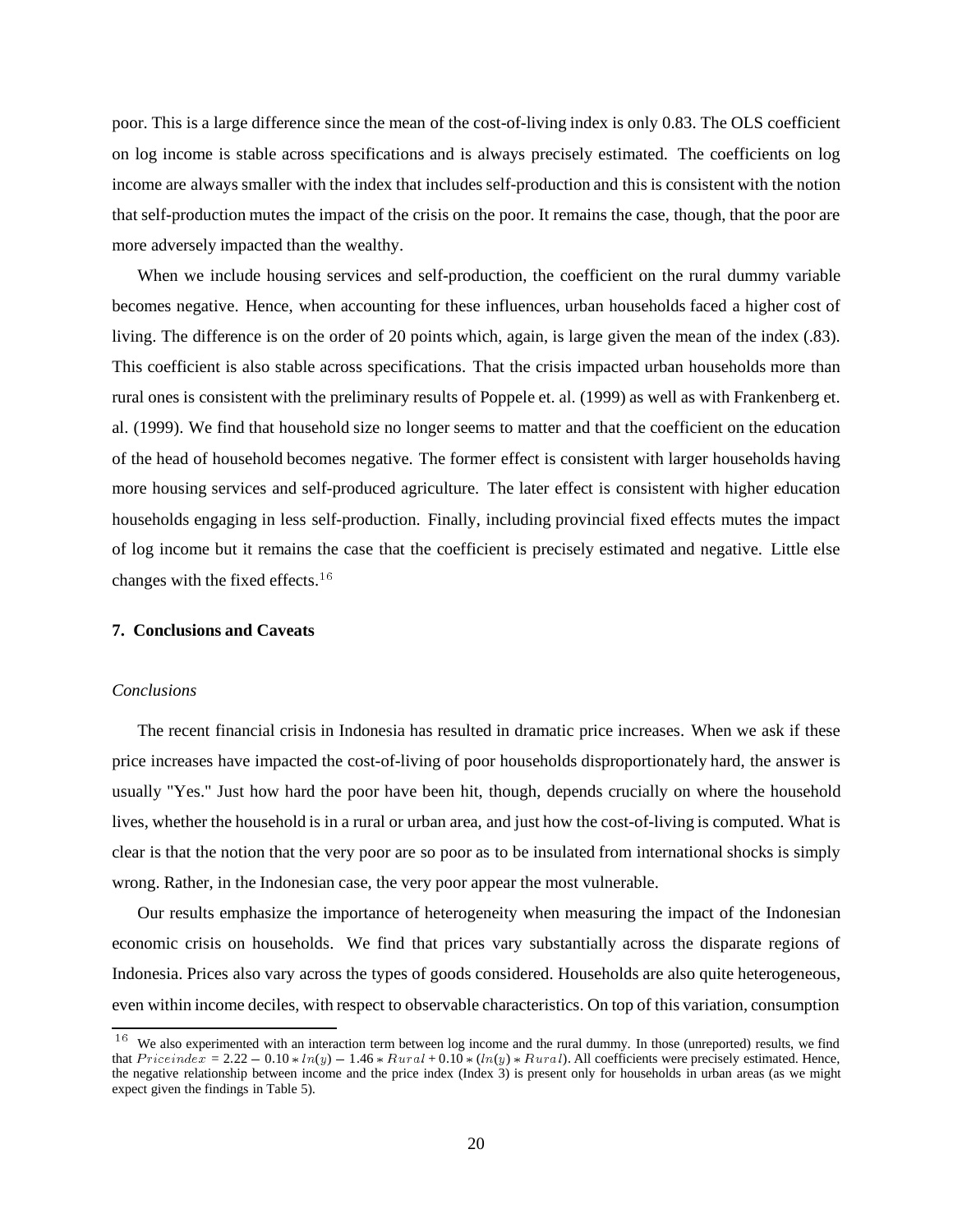patterns vary both regionally as well as by income class. For these reasons, we find it most helpful to think about *distributions* of responses and we have employed methods that, in most cases, do not rely on particular parametric assumptions.

By matching data on price changes with data on household consumption from a nationally representative Indonesian data source, we have calculated household specific cost-of-living increases. Since our measure- a Lespeyres type index-- does not account for potential substitution among products, our figures provide an upward bound on the likely increase in the cost-of-living. We find a substantial increase in the mean cost-of-living, on the order of 130 percent, if we disregard the relative benefits of self-produced agriculture and owned housing. The measured increase is greater for poorer households and households in rural areas. There is a great deal of provincial variation in the measured cost-of-living increases although, as evidenced by the the fixed effects estimation results, there is as much variation within provinces as between them.

Our results also illustrate the role that agricultural self-production and owned housing played in dampening the impact of the crisis. When accounting for these benefits, the estimated mean cost-of-living falls to 84 percent and this cost is now lower for rural households. Of all households, the urban poor appear the most adversely impacted by the crisis. Their cost-of-living tended to rise the most and, being poor, these households are presumably among the least able to absorb these increases.

#### *And Caveats*

There are several reasons to view our results with caution. These include the absence of information about wages and incomes, potential problems with the price data that underlie our indices, the fact that we used 1993 consumption data to proxy 1997 consumption patterns, the biases inherent in a Lespeyres index approach, and the confounding influences of shocks other than that of the economic crisis. Each are discussed in turn.

**Wages:** This paper has analyzed variations in the changes in nominal prices during the Indonesian economic crisis. Of course we would also like to know what has happened with wages and income to better measure the real effects of the crisis. Unfortunately, our data contain no information on the changes in household income over the course of the crisis. However two alternative sources of data do have some information on wage changes. Data from the Badan Pusat Statistik (obtained from their web site at http://www.bps.go.id) reveal that nominal wages for many broad occupational classifications have increased throughout 1998. For example the reported increase in the mean wage from September 1997 through September 1998 for industrial workers stands at 26 percent. The median wage has also increased an almost identical 25 percent. Workers in the basic metal and metal working industries witnessed the highest wage increases, of about 40 percent, while wages in the paper and chemical industries increased less than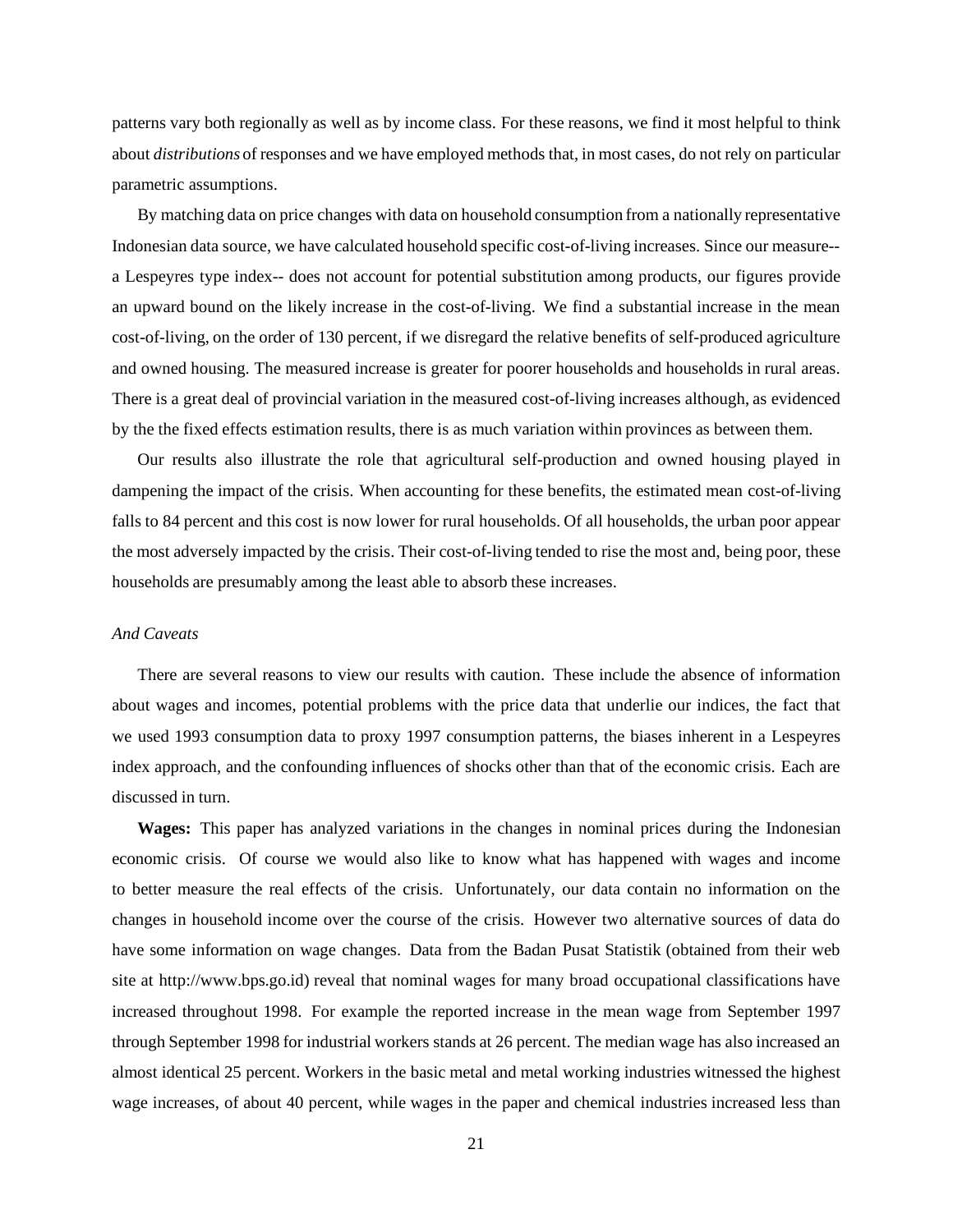20 percent. There is also extensive regional variation in nominal wage increases. The largest wage gains reported were for workers in Sulawesi who experienced increases of 87 percent, while wages in Jakarta increased only 12 percent. It is apparent, however, that the nominal increase in wages was not nearly enough to offset the detrimental effects of the rapid price changes. Frankenberg et al. (1999) find significant erosion in the real wage, especially for workers in urban areas where the real wage has fallen 30 percent for men and 37 percent for women. The real wage has declined less in rural areas (18 percent for men and 19 percent for women) although overall wages are still significantly lower for rural workers.

While rising nominal wages will dampen the impact of rising prices, that only helps workers who actually earn the wages. Workers who instead become unemployed are hit doubly hard. BPS statistics indicate that unemployment rose from about four million workers in 1997 to over five million in 1998. On the other hand, the crisis has led to a slightly higher proportion of men, and a considerably higher proportion of women, currently working. The increased proportion working is largely due to unpaid family workers entering the labor force and somewhat mitigates the detrimental effects of the decline in real wages and rise in unemployment. This is apparent in the reported changes in household per capita expenditures, where the declines, although still significant, are not as large as the declines in wages. According to Frankenberg et al. (1999) mean per capita household expenditures have fallen 34 percent in urban areas and 13 percent in rural areas (although the median per capita expenditures have declined only 5 percent and 2 percent for urban and rural households respectively).

**Inaccurate Price Data:** Our price data comes from observations in urban areas. Due to the lack of information on rural prices, we extend these measured price changes to rural areas. However prices in rural areas, especially remote areas, may behave quite differently. Frankenberg et al. (1999) determine that overall inflation may be slightly higher (5 percent higher) in rural areas than urban. As well, at least for the 7 provinces for which they have some limited independent price data, Frankenberg et al. suggests that actual inflation may be as much as 15 percent higher than the BPS derived inflation estimates. This is another reason to view our results with caution.

**1993 consumption data:** We base our household expenditure shares on consumption data from the 1993 SUSENAS. As incomes rise, consumption patterns change. This is apparent if we review expenditure shares over the 1987 to 1993 period, where a smaller proportion of total expenditures is devoted to basic foodstuffs, such as rice, for all households throughout the period-specific income distribution. Up until the economic crisis this trend was likely to continue. To the extent that our consumption baskets are calculated with 1993 and not 1997 data, our measured impacts of the crisis will diverge from the actual impacts. However we are also concerned with the heterogeneous effects of the crisis among households, and as such,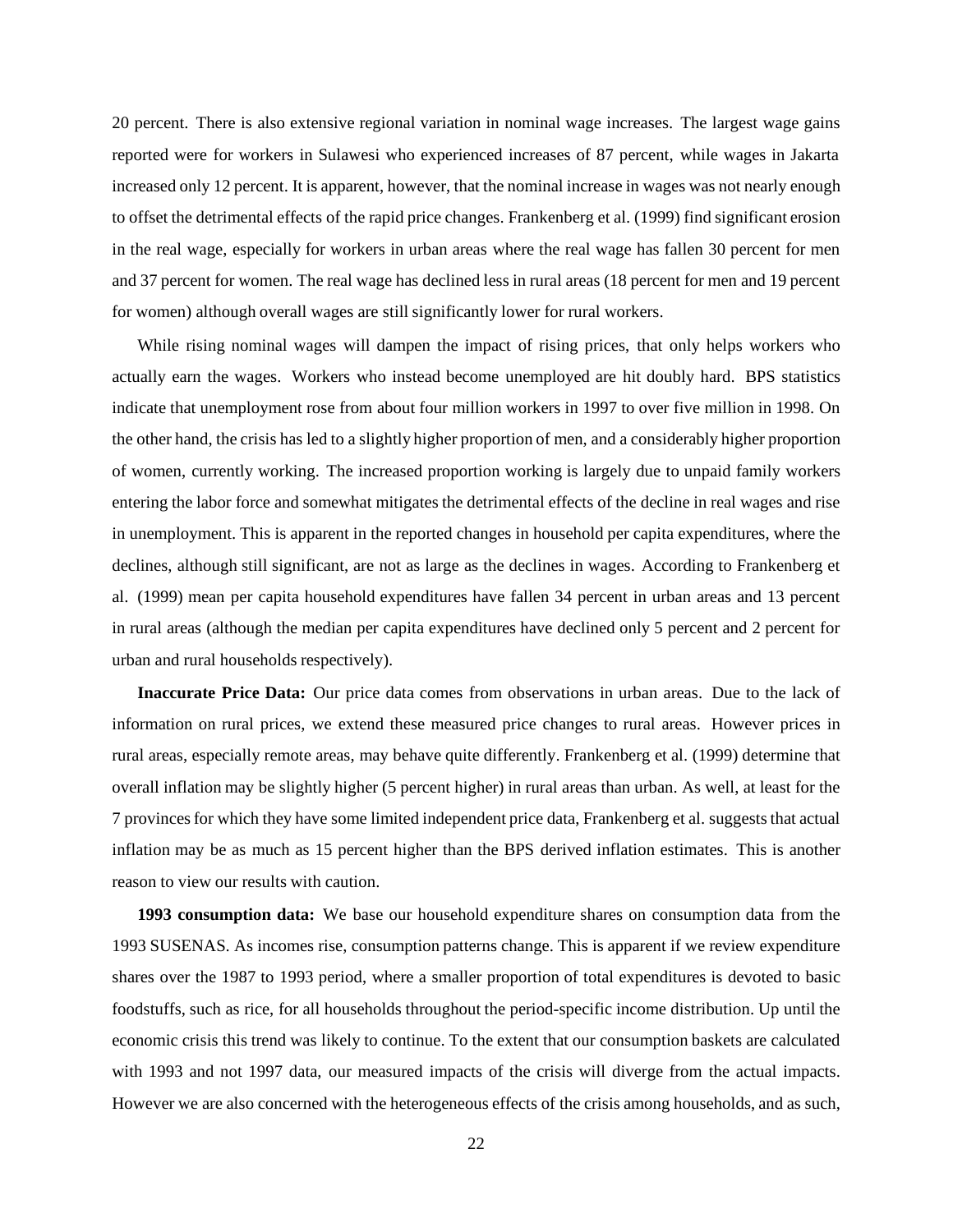the relative consumption baskets (among rich and poor households, or rural and urban households) are not likely to have changed as much as the absolute consumption baskets over the 1993-97 period.

**The Lespeyres Index:** We have examined the impact of the crisis with price data that both pre- and post-date the crisis, but we do not observe quantities corresponding the the higher prices. For households that do not engage in any self-production (which would include virtually all urban households), this means that our cost-of-living index is an upper bound on the true change in the cost of living. For households that do engage in agricultural self-production, the bias is lessened.

**Not a controlled experiment:** It is easy to forget that the Indonesian economic crisis was not the only change in the economic environment over this period. Concurrent with the crisis, some areas of Indonesia were hard hit by forest fires and others by drought. These and other disasters impact prices so that not all the price changes we observe in the data are due solely to the economic crisis. Put another way, prices would have changed some even absent the crisis.

For all of these reasons (and surely more), one should view our results with some caution. On the other hand, the severity of the crisis and the sheer magnitude of the impacted population argue for presenting some evidence given the currently available data. That has been one aim of this paper. Another was to document the high degree of heterogeneity in the effects of the crisis across such dimensions as region, household location, and income.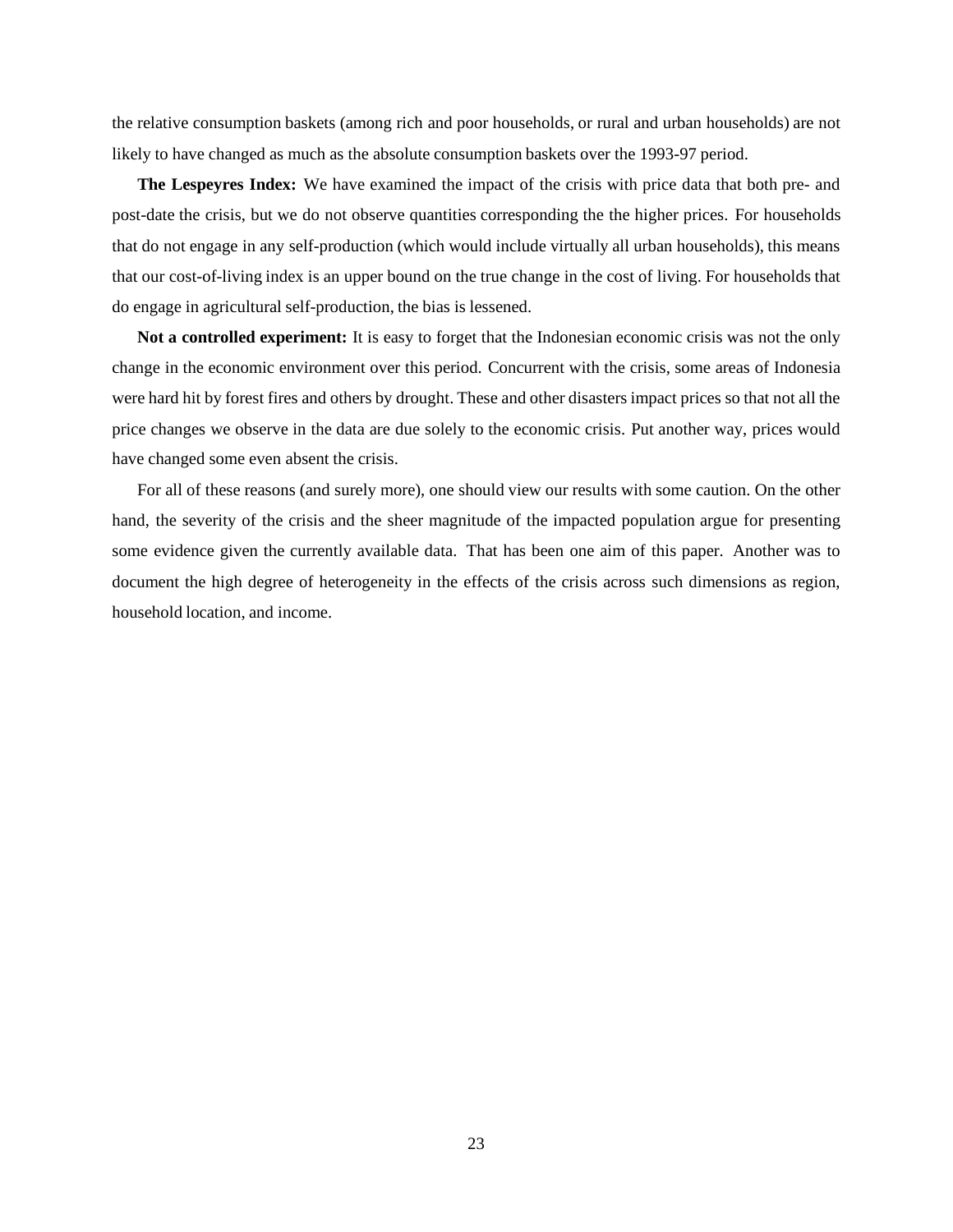#### References

- Benjamin, Dwayne (1992) ''Household Composition, Labor Markets, and Labor Demand: Testing for Separation in Agricultural Household Models,'' *Econometrica*, **60(2)**, 287-322.
- Bidani, Benu and Martin Ravallion (1993) ''A Regional Poverty Profile for Indonesia,'' *Bulletin of Indonesian Economic Studies*, **29(3)**, 37-68.
- Chaudhuri, Shubham and Martin Ravallion (1994) ''How Well Do Static Indicators Identify the Chronically Poor?,'' *Journal of Public Economics*, **53(3)**, 367-394.
- Deaton, Angus (1988) ''Quality, Quantity, and the Spatial Variation of Price,'' *American Economic Review*, **78(3)**, 418-430.
- Frankenberg, Elizabeth, Duncan Thomas, and Kathleen Beegle (1999) ''The Real Costs of Indonesia's Economic Crisis: Preliminary Findings from the Indonesia Family Life Surveys,'' RAND Labor and Population Program, Working Paper Series 99-04.
- Poppele, Jessica, Sudarno Sumarto, and Lant Pritchett (1999) ''Social Impacts of the Indonesian Crisis: New Data and Policy Implications,'' A Background Note for the Consultative Group for Indonesia Update, January 1999, the World Bank.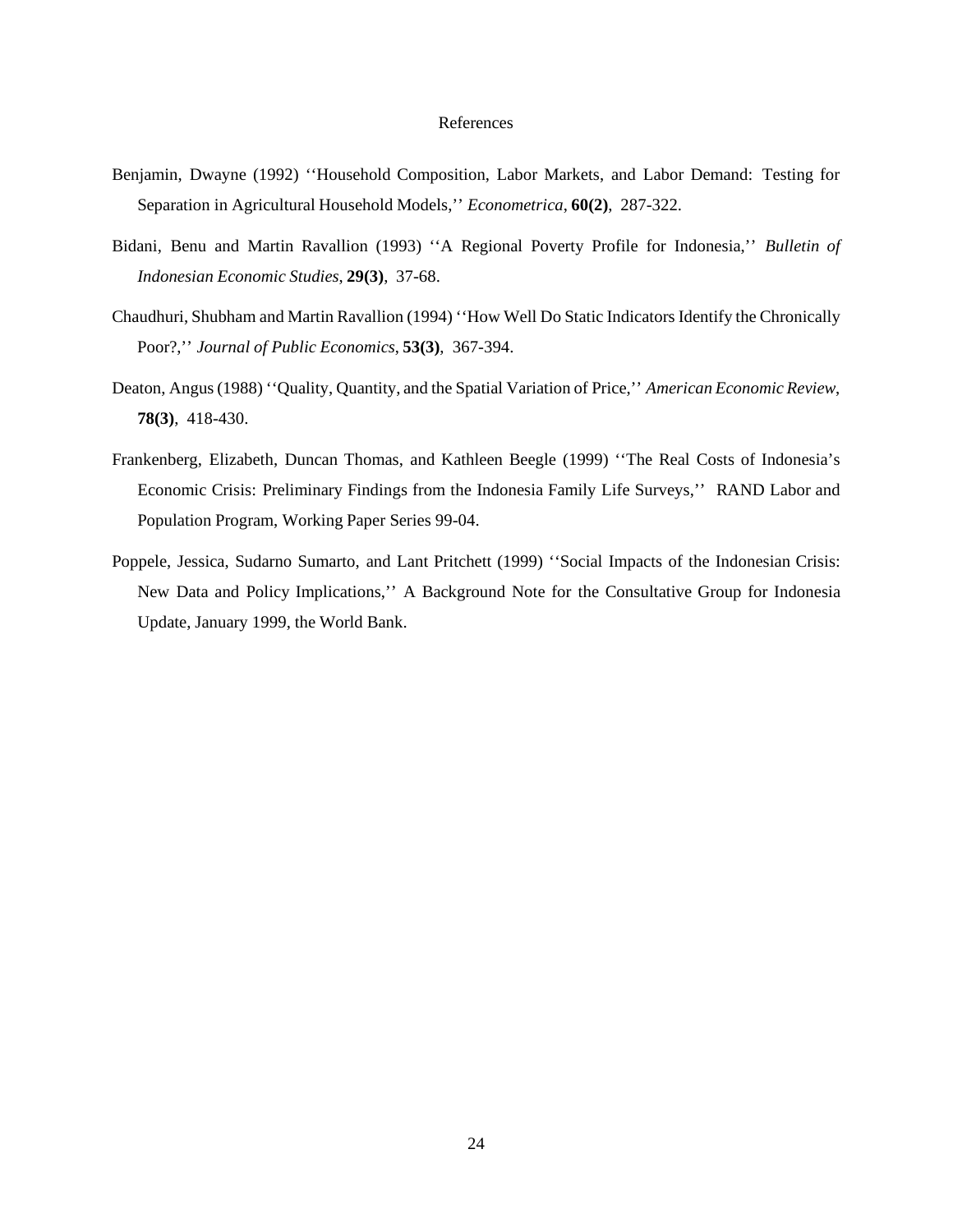| <b>TABLE 1</b>  |                              |           |        |         |          |        |  |
|-----------------|------------------------------|-----------|--------|---------|----------|--------|--|
| Some Background |                              |           |        |         |          |        |  |
|                 | <b>Rupiah Exchange Rates</b> |           |        | CPI for |          |        |  |
|                 | <b>USD</b>                   | 100 Yen   | Food   | Housing | Clothing | Health |  |
| Dec. 1996       | 2,383.00                     | 2,058.39  | 100.52 | 101.98  | 100.99   | 102.08 |  |
| Jan. 1997       | 2,396.00                     | 1,965.56  | 103.33 | 102.67  | 101.91   | 104.46 |  |
| Feb.            | 2,406.00                     | 2,000.63  | 105.99 | 102.90  | 102.43   | 105.32 |  |
| Mar.            | 2,419.00                     | 1,955.92  | 105.28 | 103.29  | 102.64   | 105.59 |  |
| Apr.            | 2,433.00                     | 1,921.19  | 105.24 | 103.99  | 102.62   | 107.56 |  |
| May             | 2,440.00                     | 2,095.15  | 105.30 | 104.82  | 102.71   | 107.69 |  |
| Jun.            | 2,450.00                     | 2,148.49  | 104.45 | 105.18  | 102.88   | 108.15 |  |
| Jul.            | 2,599.00                     | 2,210.83  | 105.93 | 105.82  | 102.80   | 108.41 |  |
| Aug.            | 3,035.00                     | 2,546.48  | 107.60 | 106.34  | 103.48   | 108.77 |  |
| Sep.            | 3,275.00                     | 2,715.56  | 109.59 | 107.58  | 104.56   | 109.21 |  |
| Oct.            | 3,670.00                     | 3,061.33  | 113.50 | 108.35  | 107.14   | 110.67 |  |
| Nov.            | 3,648.00                     | 2,867.48  | 117.25 | 106.82  | 107.01   | 112.27 |  |
| Dec.            | 4,650.00                     | 3,578.31  | 120.54 | 107.84  | 110.58   | 114.18 |  |
| Jan. 1998       | 10,375.00                    | 8,304.99  | 133.26 | 113.79  | 127.30   | 124.22 |  |
| Feb.            | 8,750.00                     | 6,895.21  | 157.79 | 123.28  | 145.14   | 148.98 |  |
| Mar.            | 8,325.00                     | 6,316.16  | 166.71 | 128.61  | 161.39   | 155.88 |  |
| Apr.            | 7,970.00                     | 6,034.46  | 176.56 | 131.56  | 168.39   | 164.12 |  |
| May             | 10,525.00                    | 7,580.14  | 183.42 | 136.99  | 176.01   | 168.06 |  |
| Jun.            | 14,900.00                    | 10,583.91 | 196.39 | 139.17  | 195.29   | 171.97 |  |
| Jul.            | 13,000.00                    | 9,048.21  | 220.27 | 146.93  | 219.23   | 186.41 |  |
| Aug.            | 11,075.00                    | 7,824.11  | 240.31 | 153.51  | 225.73   | 197.99 |  |
| Sep.            | 10,700.00                    | 7,921.25  | 261.00 | 155.92  | 225.22   | 204.49 |  |
| Oct.            | 7,550.00                     | 6,546.72  | 256.16 | 157.35  | 220.97   | 208.58 |  |
| Nov.            | 7,300.00                     | 5,903.77  | 255.70 | 158.11  | 215.99   | 210.71 |  |
| Dec.            | 8,025.00                     | 7,000.49  | 263.22 | 159.03  | 219.71   | 212.54 |  |
| Jan. 1999       | 8,950.00                     | 7,697.62  | 281.09 | 160.62  | 232.11   | 214.07 |  |

Source: Bank of Indonesia data available online at http://www.bi.go.id/ind/datastatistik/index.htm.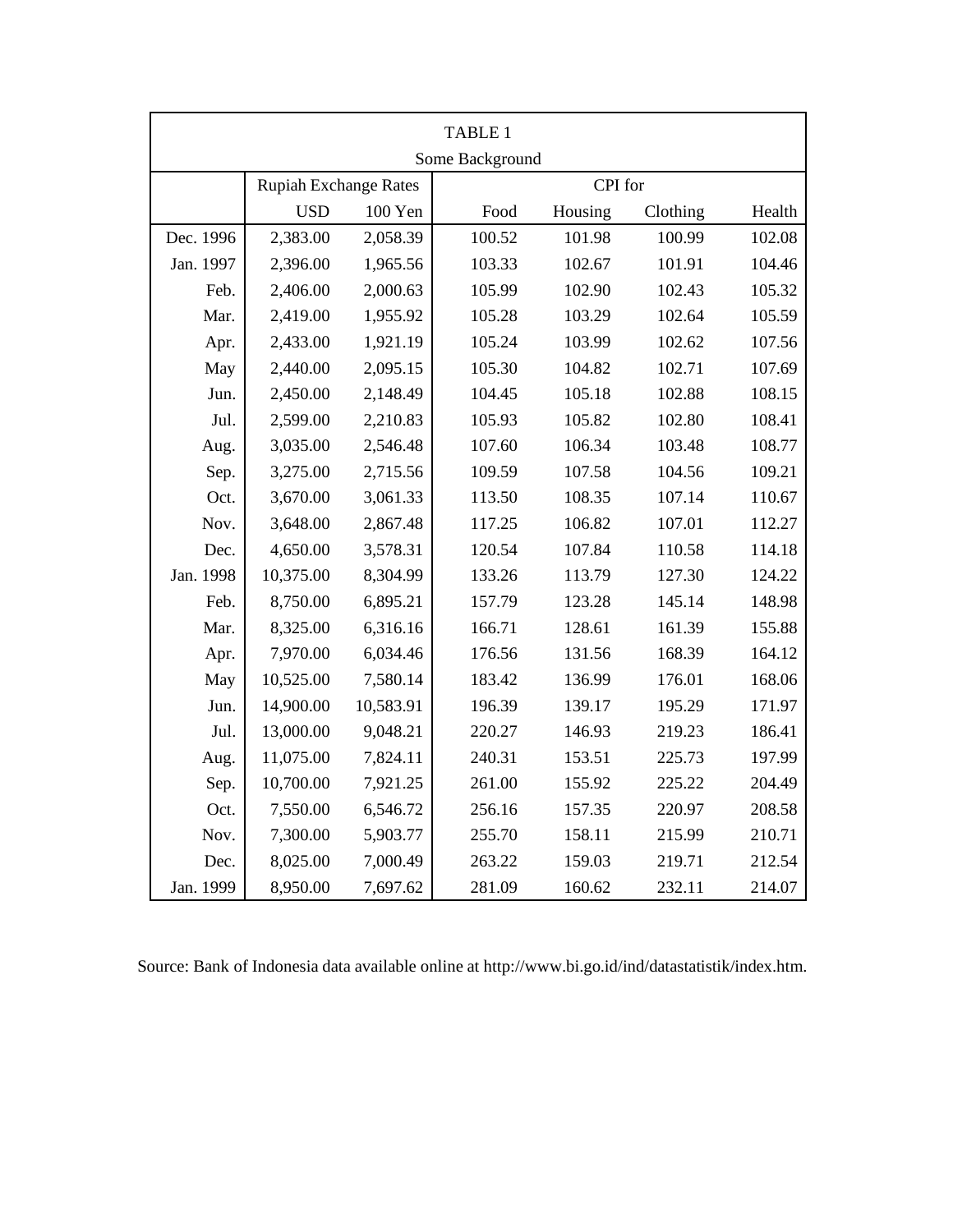| <b>TABLE 2</b><br><b>Product Heterogeneity</b> |                                                         |          |           |           |          |  |  |
|------------------------------------------------|---------------------------------------------------------|----------|-----------|-----------|----------|--|--|
| Product                                        | Minimum<br>Maximum<br>Number of<br>Std. Dev.<br>Average |          |           |           |          |  |  |
| Aggregate                                      | Individual                                              | Price    | of Price  | Price     | Price    |  |  |
|                                                | <b>Products</b>                                         | Increase | Increases | Increase  | Increase |  |  |
| Foodstuffs                                     | 262                                                     | 112.8%   | 80.5%     | $-68.3%$  | 612%     |  |  |
| <b>Prepared Foods</b>                          | 72                                                      | 78.4%    | 41.6%     | 0.04%     | 169%     |  |  |
| Housing                                        | 105                                                     | 107.7%   | 76.4%     | 0.4%      | 499%     |  |  |
| Clothing                                       | 94                                                      | 80.3%    | 46.4%     | $-0.04\%$ | 214%     |  |  |
| <b>Health Services</b>                         | 38                                                      | 85.8%    | 51.2%     | $0.0\%$   | 263%     |  |  |
| Transportation                                 | 48                                                      | 77.3%    | 84.1%     | $-0.13%$  | 482%     |  |  |
| Education & Recreation                         | 43                                                      | 73.1%    | 71.5%     | $-9.70%$  | 310%     |  |  |

Notes: Price increases are from January 1997 through October 1998. Average price increases are computed as the average across all provinces reporting price data for a given good.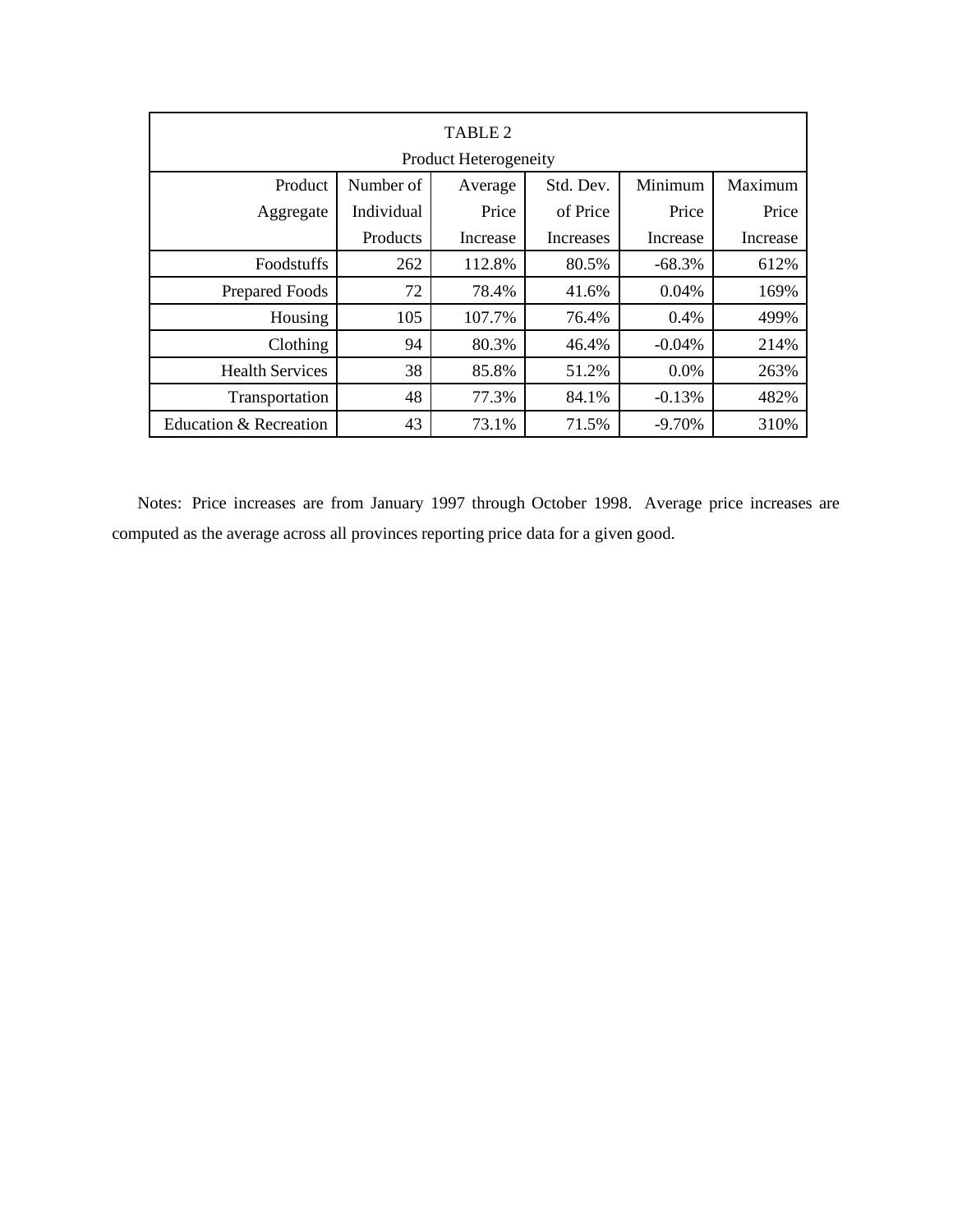| <b>TABLE 3</b>                            |          |         |          |          |  |  |  |
|-------------------------------------------|----------|---------|----------|----------|--|--|--|
| Household Heterogeneity                   |          |         |          |          |  |  |  |
| Middle<br>Overall<br><b>Bottom</b><br>Top |          |         |          |          |  |  |  |
|                                           | Decile   | Decile  | Decile   |          |  |  |  |
| per-capita                                | 19241    | 51959   | 229097   | 61596    |  |  |  |
| income                                    | (3916)   | (2411)  | (74424)  | (218335) |  |  |  |
| per-capita                                | 21687    | 46028   | 136271   | 49726    |  |  |  |
| expenditure                               | (11342)  | (10985) | (91594)  | (41859)  |  |  |  |
| Schooling                                 | .2526    | .5097   | .7628    | .4734    |  |  |  |
|                                           | (.4345)  | (.4999) | (.4253)  | (.4993)  |  |  |  |
| <b>HH</b> Size                            | 4.3958   | 3.7722  | 3.6142   | 3.8911   |  |  |  |
|                                           | (1.6940) | (1.650) | (1.7225) | (1.6911) |  |  |  |
| food share                                | .83483   | .5569   | .3233    | .5824    |  |  |  |
| of income                                 | (1.3818) | (.1375) | (.1462)  | (.5182)  |  |  |  |
| rural                                     | .9222    | .6767   | .3042    | .6959    |  |  |  |
|                                           | (.2678)  | (.4677) | (.4601)  | (.4600)  |  |  |  |
| age of                                    | 47.877   | 43.828  | 43.147   | 45.000   |  |  |  |
| HH head                                   | (13.714) | (13.98) | (13.467) | (13.910) |  |  |  |
| Number                                    | 5811     | 5811    | 5811     | 58,100   |  |  |  |
| of HH's                                   |          |         |          |          |  |  |  |

Notes: Deciles are by per-capita household income. The middle decile includes households with per-capita incomes between the 50th and 60th percentile. All means are weighted by population sampling weights. Household size is defined as number of adults plus one half the number of children under 10. Income and expenditure values are in current (1993) Rupiahs.

Source: 1993 SUSENAS.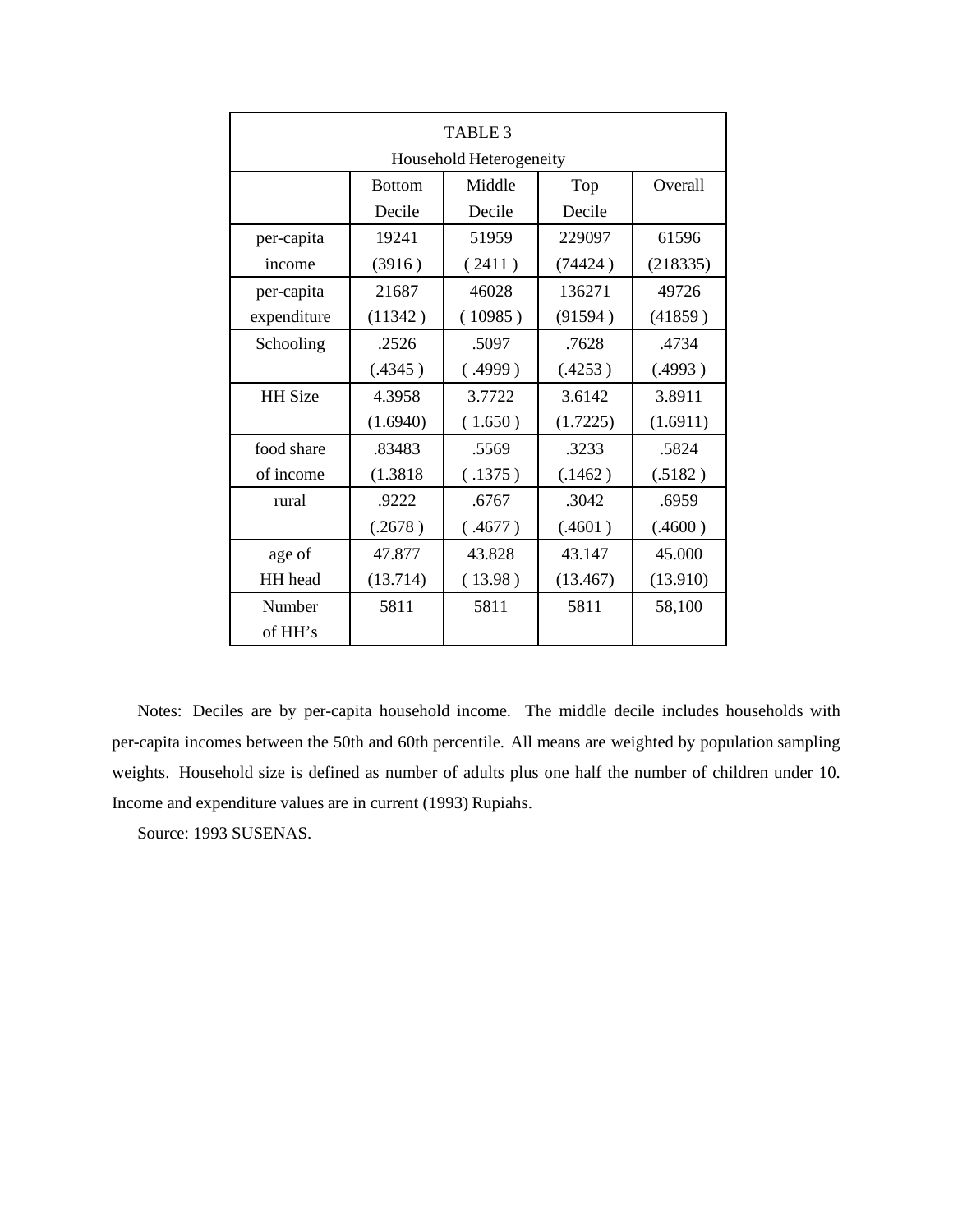| <b>TABLE 4</b>                                                                     |       |       |       |  |  |  |  |
|------------------------------------------------------------------------------------|-------|-------|-------|--|--|--|--|
| <b>Expenditure Shares</b><br>Product<br><b>Bottom Decile</b><br>Mean<br>Top Decile |       |       |       |  |  |  |  |
| Food                                                                               | 68.1% | 62.2% | 46.9% |  |  |  |  |
| Cereals                                                                            | 27.6% | 17.8% | 6.9%  |  |  |  |  |
| Rice                                                                               | 24.8% | 16.7% | 6.4%  |  |  |  |  |
| Tubers                                                                             | 2.2%  | 1.1%  | 0.4%  |  |  |  |  |
| Cassava                                                                            | 0.7%  | 0.4%  | 0.1%  |  |  |  |  |
| Fish                                                                               | 4.6%  | 5.4%  | 4.4%  |  |  |  |  |
| Meat                                                                               | 0.7%  | 2.2%  | 4.0%  |  |  |  |  |
| Eggs and Milk                                                                      | 1.2%  | 2.5%  | 3.5%  |  |  |  |  |
| <b>Chicken Eggs</b>                                                                | 0.8%  | 1.3%  | 1.3%  |  |  |  |  |
| Vegetables                                                                         | 7.3%  | 5.9%  | 3.7%  |  |  |  |  |
| <b>Legumes and Soy Products</b>                                                    | 2.8%  | 2.6%  | 1.6%  |  |  |  |  |
| Fruit                                                                              | 1.9%  | 2.5%  | 3.0%  |  |  |  |  |
| Oil and Animal Fat                                                                 | 3.8%  | 3.1%  | 1.8%  |  |  |  |  |
| <b>Beverages</b>                                                                   | 4.2%  | 3.7%  | 2.4%  |  |  |  |  |
| Sugar                                                                              | 2.7%  | 2.4%  | 1.5%  |  |  |  |  |
| Seasonings                                                                         | 2.6%  | 2.3%  | 1.4%  |  |  |  |  |
| Salt                                                                               | 0.3%  | 0.2%  | 0.1%  |  |  |  |  |
| Ready Made Food and Beverages                                                      | 4.2%  | 6.9%  | 8.7%  |  |  |  |  |
| Tobacco and Beetle Leaf                                                            | 4.5%  | 5.3%  | 3.9%  |  |  |  |  |
| Filter clove cigarettes                                                            | 1.1%  | 2.6%  | 2.7%  |  |  |  |  |
| Non-Food                                                                           | 31.9% | 37.8% | 53.1% |  |  |  |  |
| Housing, Fuel, Lighting and Water                                                  | 15.8% | 17.5% | 22.2% |  |  |  |  |
| Estimated monthly rent if owned                                                    | 5.7%  | 7.5%  | 11.8% |  |  |  |  |
| Electricity                                                                        | 0.7%  | 1.4%  | 2.4%  |  |  |  |  |
| Kerosene                                                                           | 2.7%  | 2.8%  | 1.9%  |  |  |  |  |
| Firewood                                                                           | 5.3%  | 3.0%  | 0.5%  |  |  |  |  |
| <b>Health Care</b>                                                                 | 0.9%  | 1.2%  | 1.7%  |  |  |  |  |
| Education                                                                          | 1.4%  | 1.9%  | 3.2%  |  |  |  |  |
| Gasoline (for transport)                                                           | 0.0%  | 0.6%  | 2.1%  |  |  |  |  |
| Clothing, Shoes, and Hats                                                          | 6.4%  | 6.2%  | 5.5%  |  |  |  |  |
| Durable Goods*                                                                     | 1.7%  | 2.7%  | 4.9%  |  |  |  |  |
| Taxes and Insurance                                                                | 0.6%  | 1.0%  | 2.1%  |  |  |  |  |

Notes: Source is 1993 SUSENAS. Durable Goods include items such as furniture, household utensils,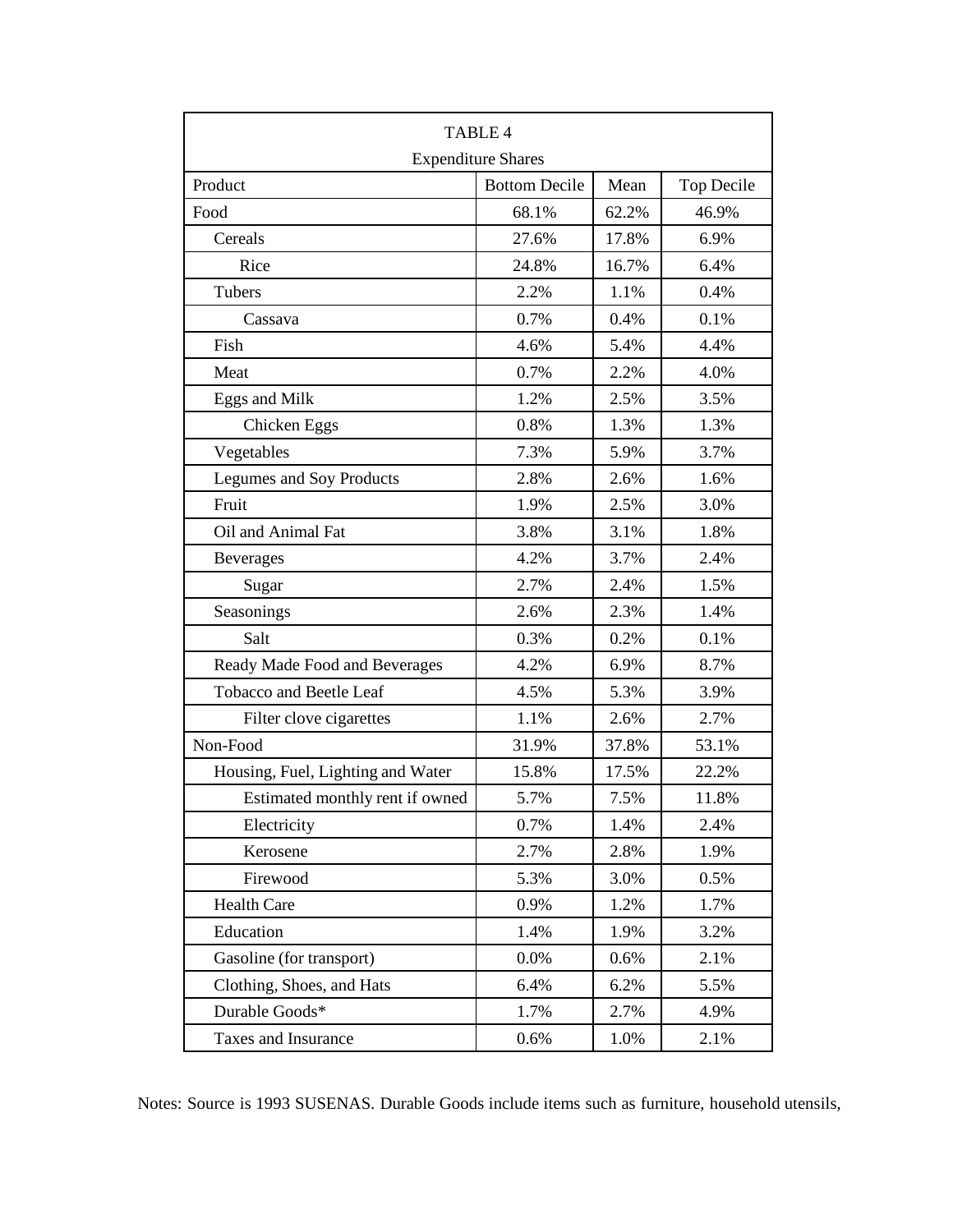jewelry, and vehicles. Expenditure shares are given as a percentage of total household expenditures. Deciles are ranked by per-capita household income.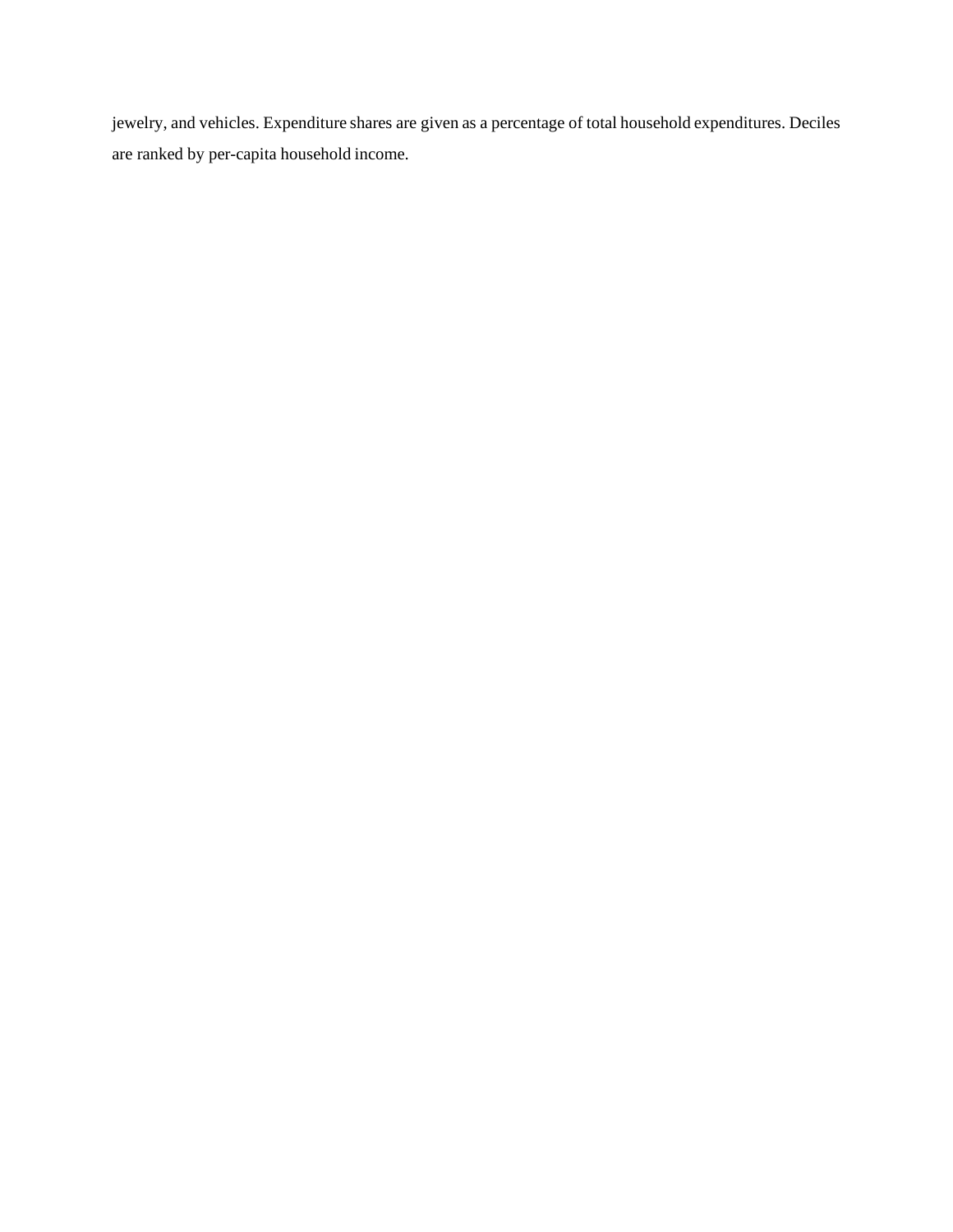| TABLE 5<br>Cost-of-Living Indices and Income Levels |                               |       |       |       |       |       |  |
|-----------------------------------------------------|-------------------------------|-------|-------|-------|-------|-------|--|
| Income Decile                                       | Index 1<br>Index 2<br>Index 3 |       |       |       |       |       |  |
|                                                     | Urban                         | Rural | Urban | Rural | Urban | Rural |  |
| $\mathbf{1}$                                        | 1.28                          | 1.36  | 1.25  | 1.32  | 1.11  | 0.73  |  |
| $\overline{2}$                                      | 1.26                          | 1.34  | 1.24  | 1.30  | 1.07  | 0.74  |  |
| 3                                                   | 1.21                          | 1.32  | 1.21  | 1.28  | 1.06  | 0.74  |  |
| 4                                                   | 1.19                          | 1.30  | 1.19  | 1.27  | 1.04  | 0.75  |  |
| 5                                                   | 1.14                          | 1.28  | 1.16  | 1.25  | 1.03  | 0.75  |  |
| 6                                                   | 1.11                          | 1.26  | 1.14  | 1.24  | 1.01  | 0.79  |  |
| 7                                                   | 1.07                          | 1.22  | 1.12  | 1.21  | 0.98  | 0.81  |  |
| 8                                                   | 1.03                          | 1.19  | 1.09  | 1.19  | 0.95  | 0.80  |  |
| 9                                                   | 0.98                          | 1.14  | 1.05  | 1.16  | 0.91  | 0.84  |  |
| 10                                                  | 0.89                          | 1.07  | 0.99  | 1.12  | 0.80  | 0.83  |  |
| <b>OVERALL AVERAGE</b>                              |                               | 1.19  | 1.20  |       | 0.84  |       |  |

Notes:

Price index 1 is computed across all disaggregated commodities and does not take into account either self-produced agriculture or owner-occupied housing. Price index 2 is computed across about 20 aggregated commodities and does not take into account either self-produced agriculture or owner-occupied housing. Price index 3 is computed across all disaggregated commodities and accounts for both owner-occupied housing and self-produced goods. Deciles are by per-capita household income.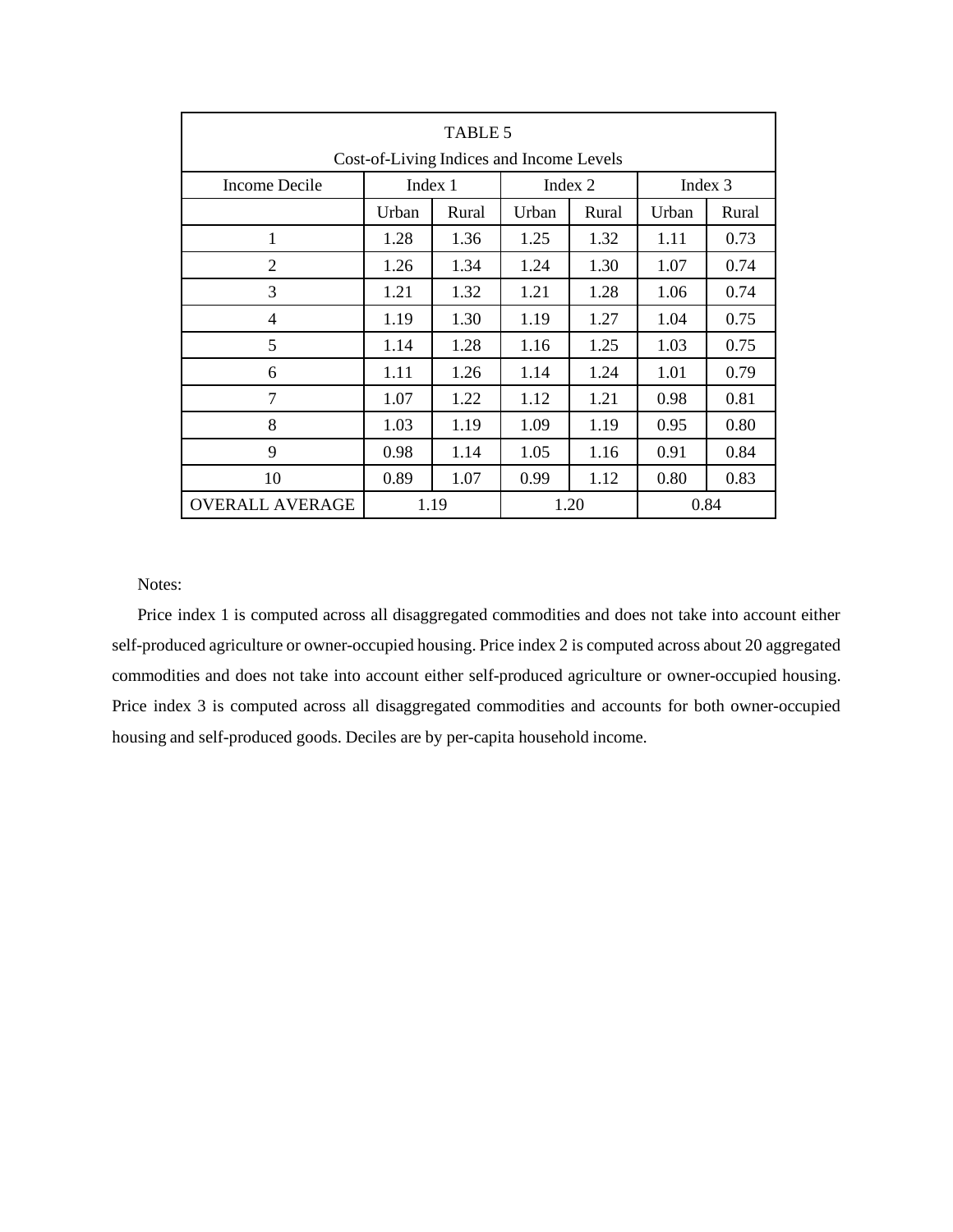| TABLE 6                                      |       |         |         |         |  |  |  |
|----------------------------------------------|-------|---------|---------|---------|--|--|--|
| Regional Variation of Cost-of-Living Indices |       |         |         |         |  |  |  |
| Province                                     |       | Index 1 | Index 2 | Index 3 |  |  |  |
| Aceh                                         | Urban | 1.02    | 1.10    | 0.98    |  |  |  |
|                                              | Rural | 1.25    | 1.25    | 0.63    |  |  |  |
| North Sumatra                                | Urban | 1.13    | 1.18    | 1.05    |  |  |  |
|                                              | Rural | 1.39    | 1.36    | 0.87    |  |  |  |
| West Sumatra                                 | Urban | 1.02    | 1.12    | 0.85    |  |  |  |
|                                              | Rural | 1.26    | 1.26    | 0.64    |  |  |  |
| Riau                                         | Urban | 0.94    | 1.04    | 0.90    |  |  |  |
|                                              | Rural | 1.14    | 1.14    | 0.85    |  |  |  |
| Jambi                                        | Urban | 1.00    | 0.99    | 0.95    |  |  |  |
|                                              | Rural | 1.24    | 1.16    | 0.78    |  |  |  |
| Bengkulu                                     | Urban | 1.18    | 1.29    | 1.10    |  |  |  |
|                                              | Rural | 1.52    | 1.51    | 1.09    |  |  |  |
| South Sumatra                                | Urban | 1.06    | 1.16    | 0.96    |  |  |  |
|                                              | Rural | 1.31    | 1.31    | 0.63    |  |  |  |
| Lampung                                      | Urban | 0.98    | 1.11    | 0.85    |  |  |  |
|                                              | Rural | 1.17    | 1.18    | 0.69    |  |  |  |
| Jakarta                                      | Urban | 0.93    | 1.01    | 0.87    |  |  |  |
|                                              | Rural |         |         |         |  |  |  |
| West Java                                    | Urban | 1.06    | 1.12    | 0.93    |  |  |  |
|                                              | Rural | 1.21    | 1.23    | 0.67    |  |  |  |
| Central Java                                 | Urban | 1.05    | 1.06    | 0.96    |  |  |  |
|                                              | Rural | 1.18    | 1.16    | 0.78    |  |  |  |
| Yogyakarta                                   | Urban | 1.15    | 1.14    | 0.92    |  |  |  |
|                                              | Rural | 1.36    | 1.23    | 0.80    |  |  |  |
| East Java                                    | Urban | 1.13    | 1.17    | 0.97    |  |  |  |
|                                              | Rural | 1.33    | 1.29    | 0.98    |  |  |  |
| Bali                                         | Urban | 1.08    | 1.10    | 0.97    |  |  |  |
|                                              | Rural | 1.29    | 1.27    | 0.95    |  |  |  |
| <b>NTB</b>                                   | Urban | 1.25    | 1.22    | 1.14    |  |  |  |
|                                              | Rural | 1.50    | 1.41    | 1.01    |  |  |  |

Notes: Table is continued on the next page.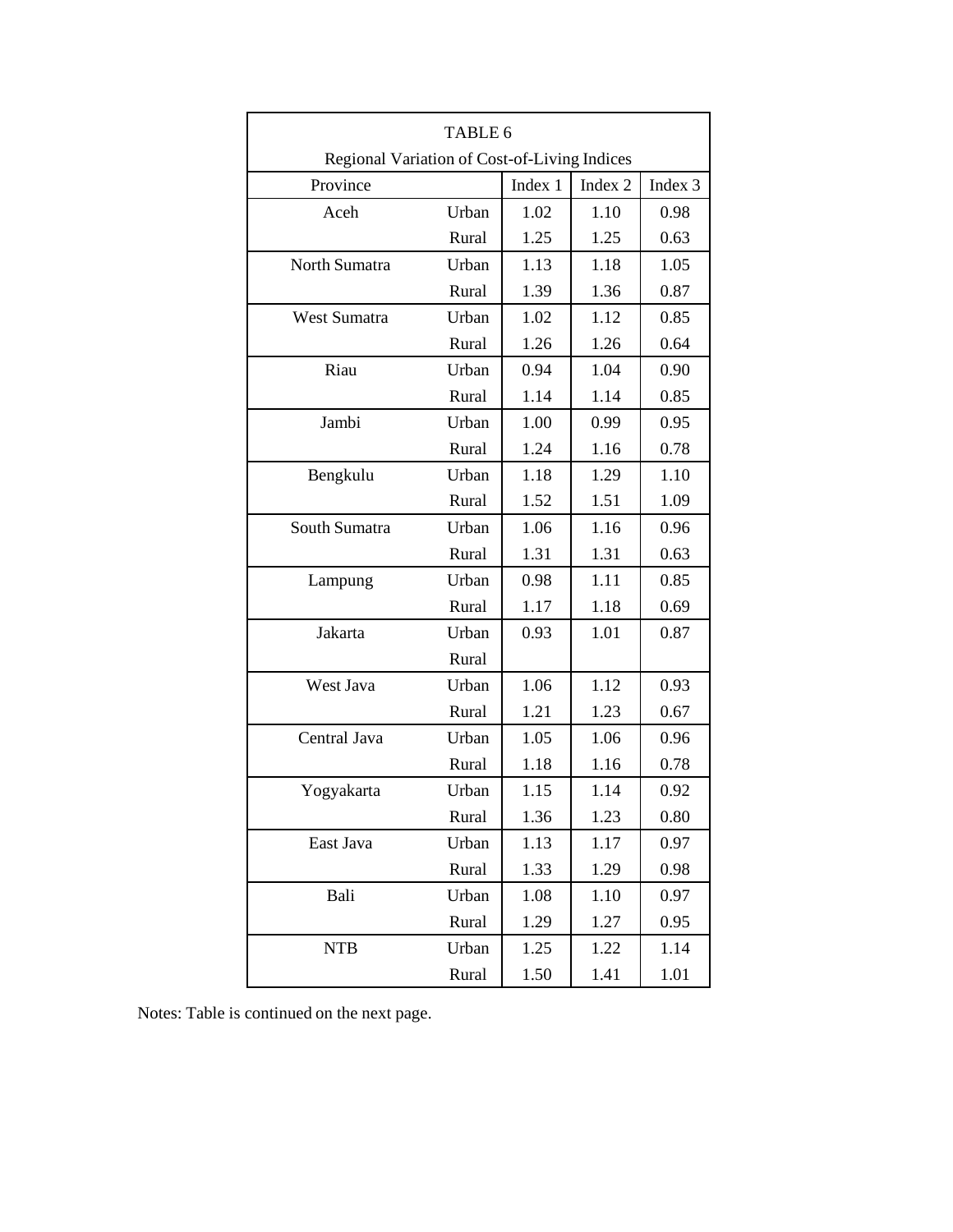| TABLE 6 (continued)                          |       |         |         |         |  |  |
|----------------------------------------------|-------|---------|---------|---------|--|--|
| Regional Variation of Cost-of-Living Indices |       |         |         |         |  |  |
| Province                                     |       | Index 1 | Index 2 | Index 3 |  |  |
| <b>NTT</b>                                   | Urban | 0.84    | 0.85    | 0.74    |  |  |
|                                              | Rural | 0.98    | 1.02    | 0.09    |  |  |
| <b>East Timor</b>                            | Urban | 0.92    | 1.06    | 0.83    |  |  |
|                                              | Rural | 1.02    | 1.07    | 0.39    |  |  |
| West Kalimantan                              | Urban | 1.10    | 1.26    | 0.98    |  |  |
|                                              | Rural | 1.49    | 1.53    | 0.76    |  |  |
| Central Kalimantan                           | Urban | 1.09    | 1.14    | 1.03    |  |  |
|                                              | Rural | 1.43    | 1.37    | 0.71    |  |  |
| South Kalimantan                             | Urban | 1.13    | 1.12    | 1.07    |  |  |
|                                              | Rural | 1.45    | 1.28    | 0.85    |  |  |
| East Kalimantan                              | Urban | 0.90    | 1.02    | 0.83    |  |  |
|                                              | Rural | 1.14    | 1.18    | 0.80    |  |  |
| <b>North Sulawesi</b>                        | Urban | 1.05    | 1.04    | 0.98    |  |  |
|                                              | Rural | 1.23    | 1.14    | 0.88    |  |  |
| Central Sulawesi                             | Urban | 1.21    | 1.23    | 1.10    |  |  |
|                                              | Rural | 1.52    | 1.40    | 0.70    |  |  |
| South Sulawesi                               | Urban | 0.93    | 1.00    | 0.84    |  |  |
|                                              | Rural | 1.09    | 1.13    | 0.42    |  |  |
| Southeast Sulawesi                           | Urban | 1.38    | 1.37    | 1.31    |  |  |
|                                              | Rural | 1.61    | 1.54    | 0.98    |  |  |
| Maluku                                       | Urban | 0.95    | 1.06    | 0.90    |  |  |
|                                              | Rural | 1.19    | 1.22    | 0.61    |  |  |
| Irian Jaya                                   | Urban | 0.75    | 0.81    | 0.67    |  |  |
|                                              | Rural | 0.91    | 0.89    | 0.38    |  |  |

#### Notes:

Price index 1 is computed across all disaggregated commodities and does not take into account either self-produced agriculture or owner-occupied housing. Price index 2 is computed across about 20 aggregated commodities and does not take into account either self-produced agriculture or owner-occupied housing. Price index 3 is computed across all disaggregated commodities and accounts for both owner-occupied housing and self-produced goods.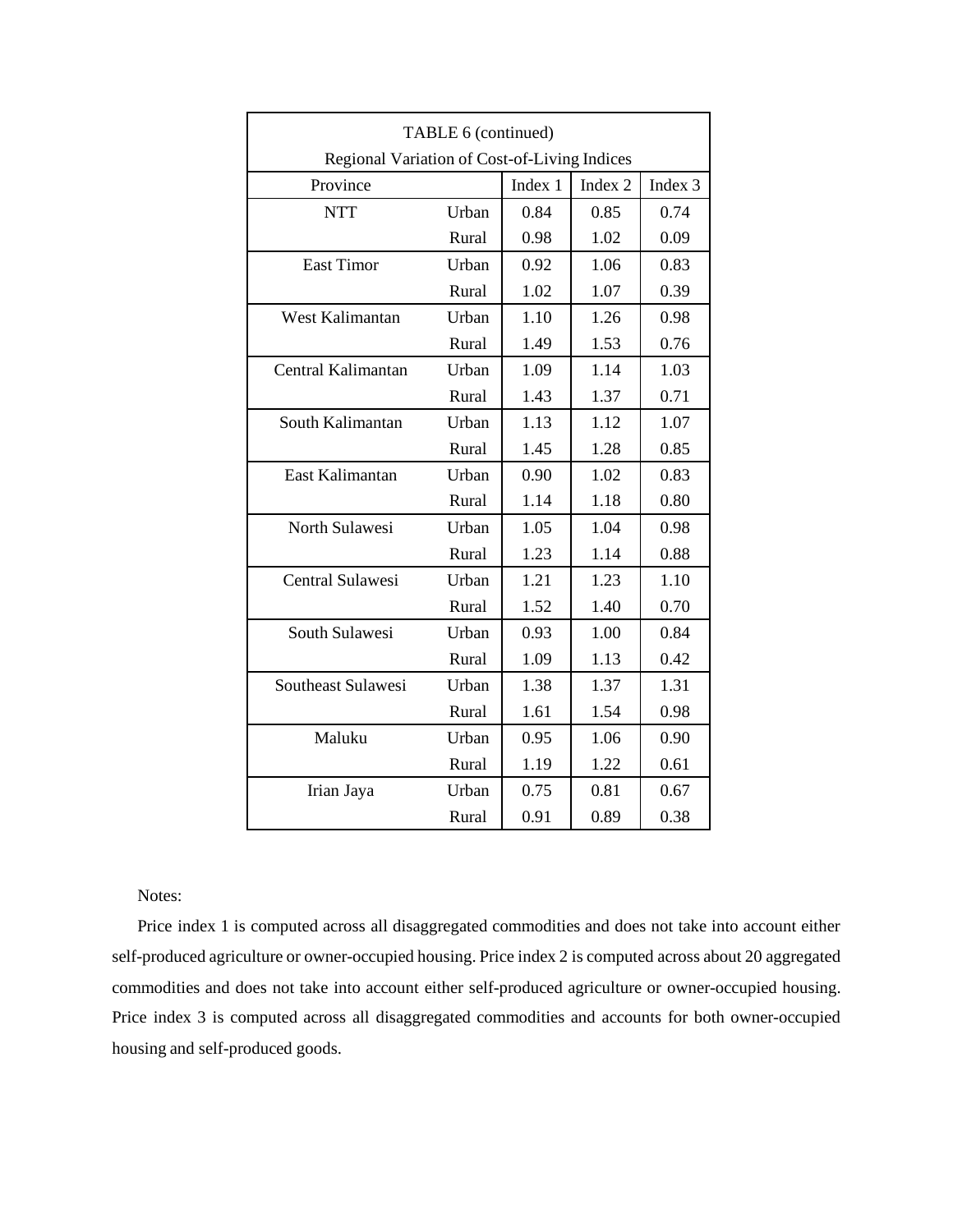| <b>TABLE 7</b>                                                         |            |         |            |                                                                      |            |                |  |  |
|------------------------------------------------------------------------|------------|---------|------------|----------------------------------------------------------------------|------------|----------------|--|--|
| Cost-of-Living Regressions                                             |            |         |            |                                                                      |            |                |  |  |
| Dependant Variable: Index 1 (Index without Housing or Self-Production) |            |         |            |                                                                      |            |                |  |  |
| Ind. Var.                                                              | <b>OLS</b> | Fixed   | <b>OLS</b> | Fixed                                                                | <b>OLS</b> | Fixed          |  |  |
|                                                                        |            | Effects |            | Effects                                                              |            | <b>Effects</b> |  |  |
| ln(Income)                                                             | $-.100$    | $-.098$ | $-.151$    | $-.154$                                                              | $-146$     | $-.150$        |  |  |
|                                                                        | (.001)     | (.001)  | (.001)     | (.001)                                                               | (.001)     | (.001)         |  |  |
| Rural                                                                  | .163       | .158    | .141       | .138                                                                 | .138       | .135           |  |  |
|                                                                        | (.002)     | (.001)  | (.002)     | (.001)                                                               | (.002)     | (.001)         |  |  |
| ln(Size)                                                               |            |         | .143       | .147                                                                 | .142       | .146           |  |  |
|                                                                        |            |         | (.002)     | (.001)                                                               | (.002)     | (.001)         |  |  |
| Degree                                                                 |            |         |            |                                                                      | $-.023$    | $-0.019$       |  |  |
|                                                                        |            |         |            |                                                                      | (.001)     | (.001)         |  |  |
|                                                                        |            |         |            | Dependant Variable: Index 3 (Index with Housing and Self-Production) |            |                |  |  |
| ln(Income)                                                             | $-.046$    | $-.028$ | $-.046$    | $-.029$                                                              | $-.049$    | $-.031$        |  |  |
|                                                                        | (.003)     | (.003)  | (.003)     | (.003)                                                               | (.003)     | (.003)         |  |  |
| Rural                                                                  | $-.214$    | $-.201$ | $-.214$    | $-.201$                                                              | $-.212$    | $-.199$        |  |  |
|                                                                        | (.004)     | (.004)  | (.004)     | (.004)                                                               | (.004)     | (.004)         |  |  |
| ln(Size)                                                               |            |         | $-.000$    | .001                                                                 | .000       | .001           |  |  |
|                                                                        |            |         | (.005)     | (.005)                                                               | (.005)     | (.005)         |  |  |
| Degree                                                                 |            |         |            |                                                                      | .014       | .012           |  |  |
|                                                                        |            |         |            |                                                                      | (.004)     | (.004)         |  |  |

Notes: Regressions had approximately 58,000 observations.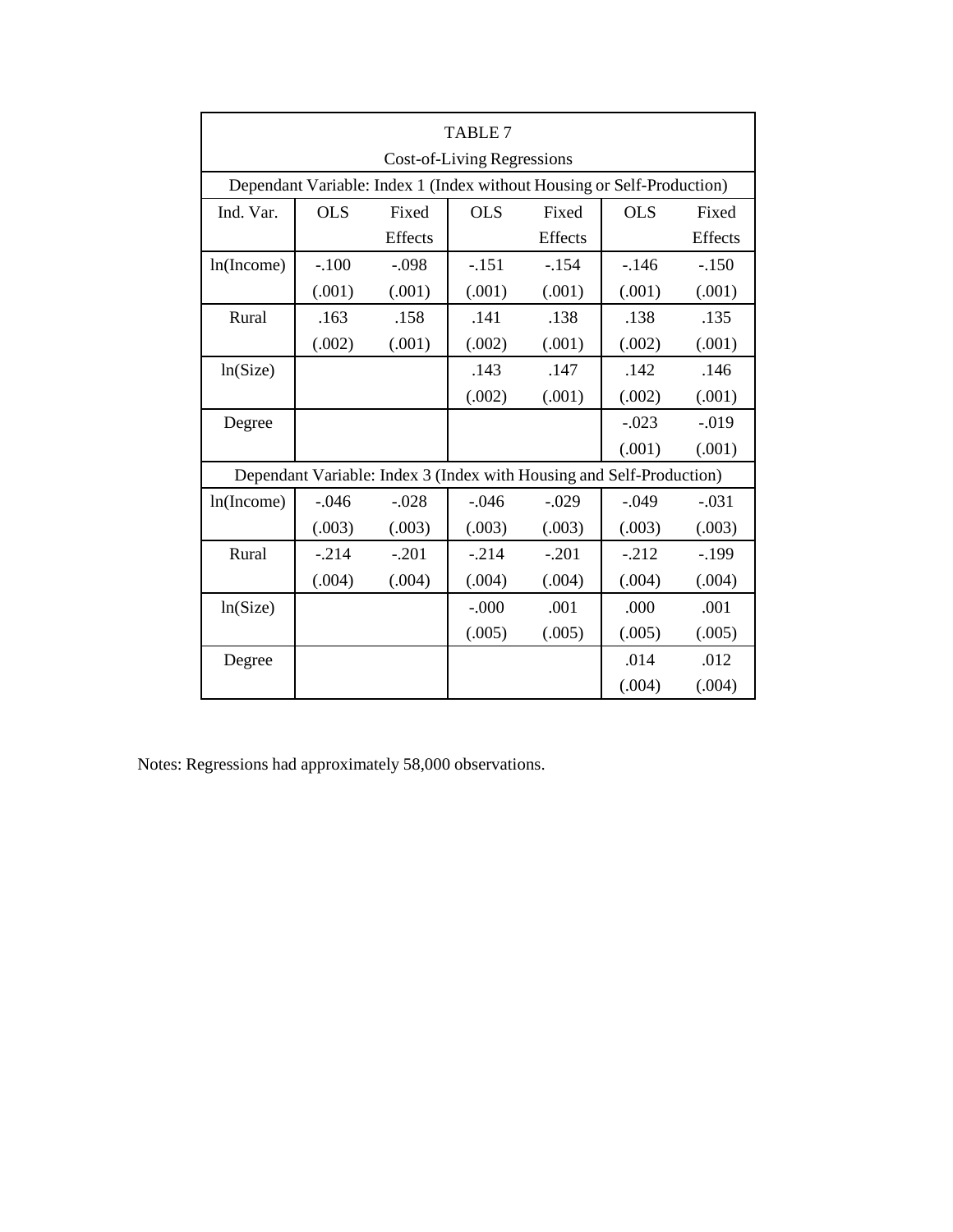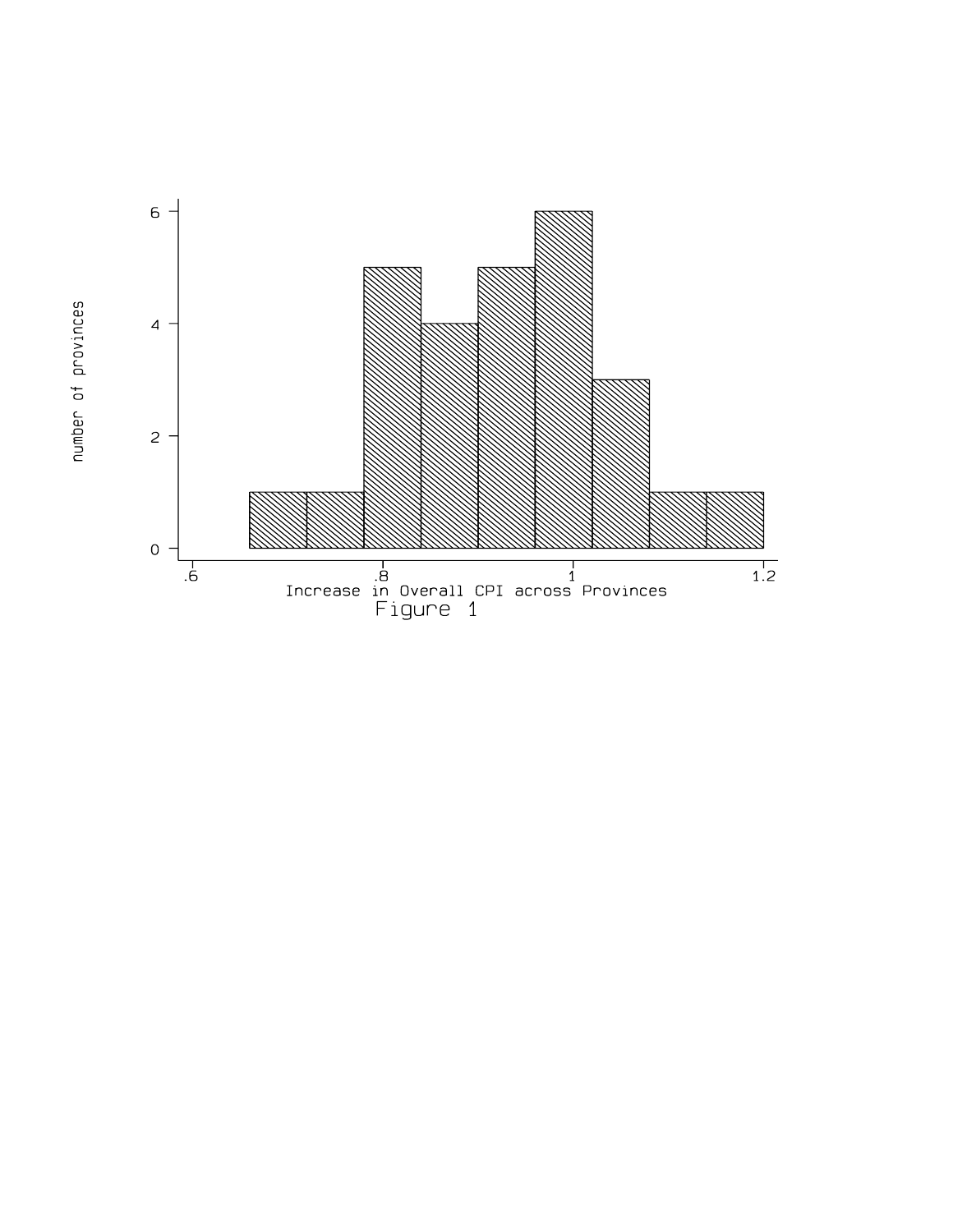

number of provinces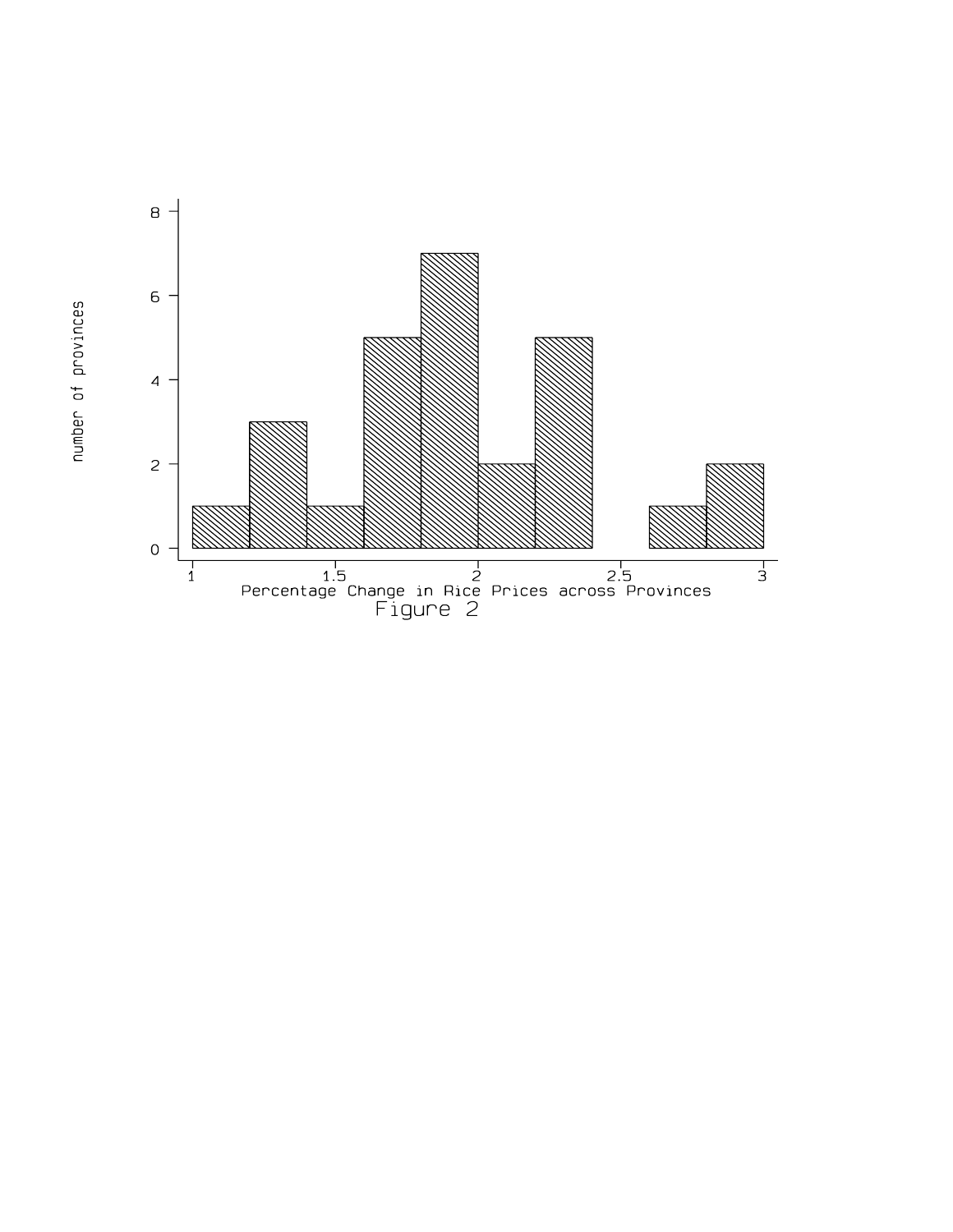

Frequency